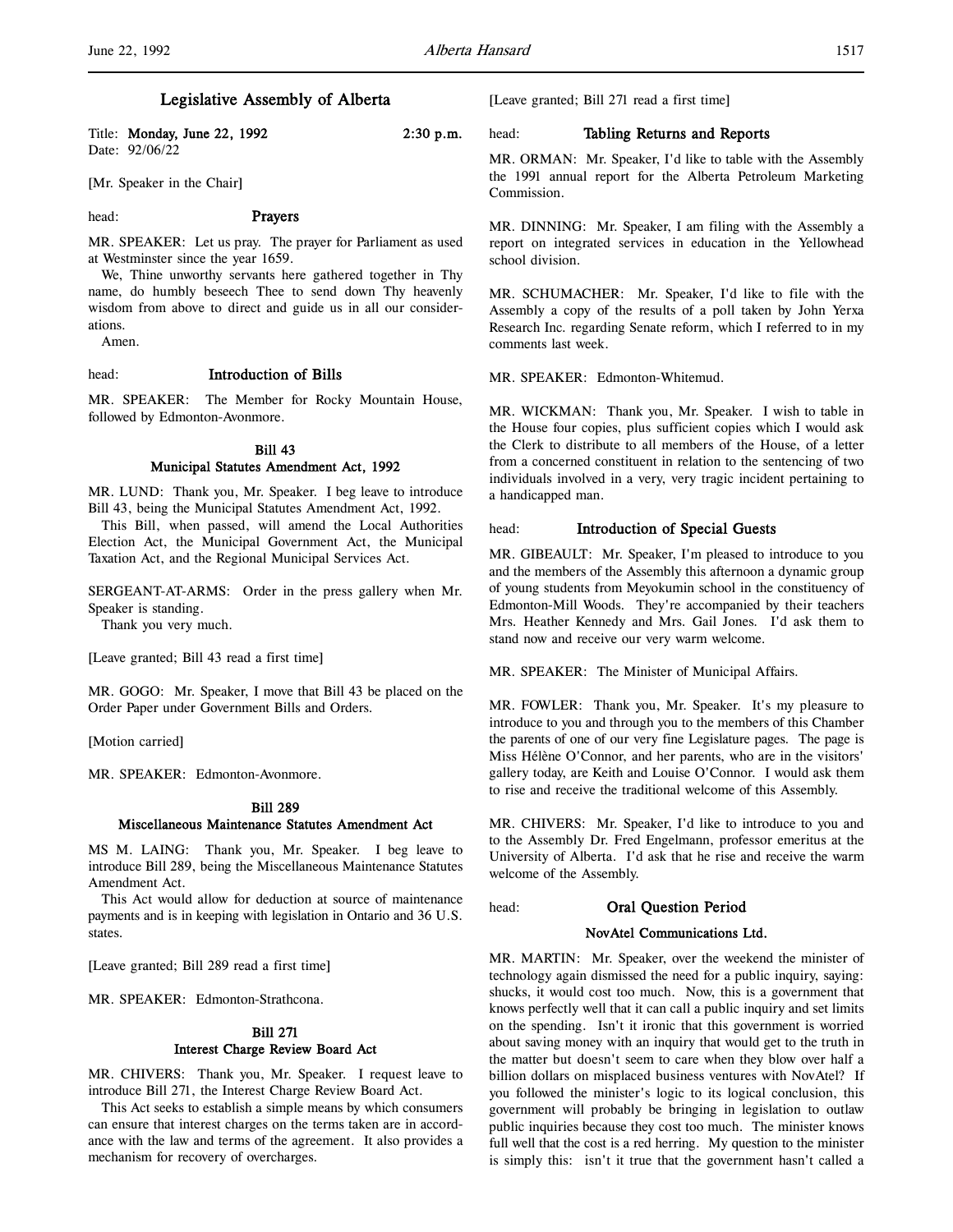public inquiry into this mess because they would find this government, that minister, and that Premier totally responsible for squandering billions of taxpayers' dollars? That's why we don't have one.

### MR. STEWART: No, Mr. Speaker.

MR. MARTIN: Well, Mr. Speaker, the public knows better.

Now, the minister went on to say: shucks, it could cost \$30 million. Well, Mr. Speaker, I'd say to the minister: you don't have to hire Liberal lawyers or Conservative lawyers to run this; you can set the limits and set the amount of money. I would point out that the last public inquiry that we held had to do with the Blood tribe in southern Alberta, and that came in at \$2.75 million, a far shot from the \$30 million the minister is talking about. My question to the minister is simply this: using that \$30 million figure, how does the minister justify misleading the Alberta public about the cost of an inquiry when he knows full well that this government can set the time limits and the amount of money?

### 2:40

MR. STEWART: Mr. Speaker, a very important process is well under way now with the Auditor General. The Auditor General is an office of integrity. It's an office of this Assembly. It is not beholden to any political party. It is not beholden to this government. It's capable of carrying on an investigation. The people of Alberta want answers, this government wants answers, and we don't want to wait two to three years and indeed spend the type of money that the hon. leader has indicated.

MR. MARTIN: That's absolute and total nonsense, that you have to spend that money. That's the point I'm making. Mr. Speaker, I'm sick and tired of this government hiding behind the Auditor General so that we can't get to the bottom of this matter. I want to say that the minister can blather all he wants, but he knows full well that a public inquiry is the only one that has the legal authority to question witnesses, bring in the information, and get to the bottom. The Auditor General doesn't have that authority.

Today we've had to again do what the government should be doing, and we've set up a petition calling for a public inquiry. I can assure the minister that we're not having any trouble at all finding people to sign it. Mr. Speaker, save us all some time and effort. We'll give this government one more chance. My question to the Deputy Premier is this: will the government now do the honourable thing and call a public inquiry into this bamboozle, and we won't have to deal with it in the Legislature?

MR. HORSMAN: Mr. Speaker, the hon. Leader of the Opposition is asking a question which he's asked a multitude of times. I believe the Auditor General's review will be dealt with expeditiously without any additional costs to the taxpayers of the magnitude that would be inherent in a public inquiry, that the results will be made public, and that the hon. members of this Assembly and all Albertans will be fully apprised of all the facts.

MR. MARTIN: It doesn't matter who you ask, you get the same old broken tune.

## Spending Control

MR. MARTIN: Mr. Speaker, this government, though, basically never learns. They expect the public to trust them when they conduct investigations behind closed doors, and then they expect the public to trust them when they introduce legislation to control

spending. Well, the loopholes in this legislation are so broad that you could drive one of the Treasurer's deficits through them. It exempts debt servicing costs. It exempts heritage fund spending. It exempts Capital Fund spending. It exempts losses for companies like NovAtel. We wonder what's left. No wonder the Treasurer was laughed out of the Legislature, but we know that he's a stand-up comedian anyhow. My question to the Treasurer is simply this: how can the Treasurer justify exempting these huge expenditures from the legislation? This is precisely the type of spending cuts that the public wants.

MR. JOHNSTON: Well, Mr. Speaker, the Member for Edmonton-Norwood and the government are certainly on accord on one point: that the government wants spending cuts. That's what this legislation does. It controls the program spending of the government, consistent with our plan over the past five years, and I think that is exactly what the people of Alberta want. I agree with the Member for Edmonton-Norwood; we're on position on this point.

MR. MARTIN: Mr. Speaker, there's over \$2 billion of the worst management of this government that isn't covered under this Bill. That's what I was talking about. Part of the exemption is the government spending on losses like NovAtel, MagCan, Northern Steel, Myrias, Pocklington, GSR. Need I go on further? That's what people want cut back.

To show you the double standard here, while this government is legislating cuts to seniors and legislating cuts to health care programs, it is not bringing under its own spending to its own business friends. That's what's so hypocritical about it. Now, my question to the Treasurer is simply this: how can he justify the hypocrisy of cutting people programs while allowing government waste and failed companies to go on and on and on and on?

MR. JOHNSTON: Well, again, Mr. Speaker, the member's facts are just wrong on two important points. First of all, there have been no cutbacks to health and education. In fact, in the budget which has been presented to the Legislative Assembly, which has been fully debated here, we have shown that over the past five years, through the fiscal plan of this government, that in fact we've expanded our expenditures in those areas. We've had to manage more effectively than other governments in Canada in doing so, and we have controlled our expenditures at a rate that is below any other government in Canada. As a consequence, we have done what we can within our jurisdiction.

The second point that should be put in context here is that all members have some say in the program expenditures. That's why we have a process which provides for time allocation, allows all members, including the opposition, to have their say in where the appropriate spending priorities should be, to question the ministers directly, and to participate fully in the appropriation of this Assembly, which is the parliamentary way. Those are the things that are controllable, Mr. Speaker.

What are not controlled, though, Mr. Speaker, are those items which from time to time occur which cannot properly be controlled by spending limits, and as a consequence, obviously, you would never want to control the deficit. You've seen the United States situation – you're offside before you start – where they try to control the deficit. In fact, if we can control spending, then we are, as the Member for Edmonton-Norwood properly notes, dealing responsibly with our position, responding to the needs of Albertans, and I think controlling the level of expenditures, which is the responsible democratic process. Sorry, the responsible democratic response.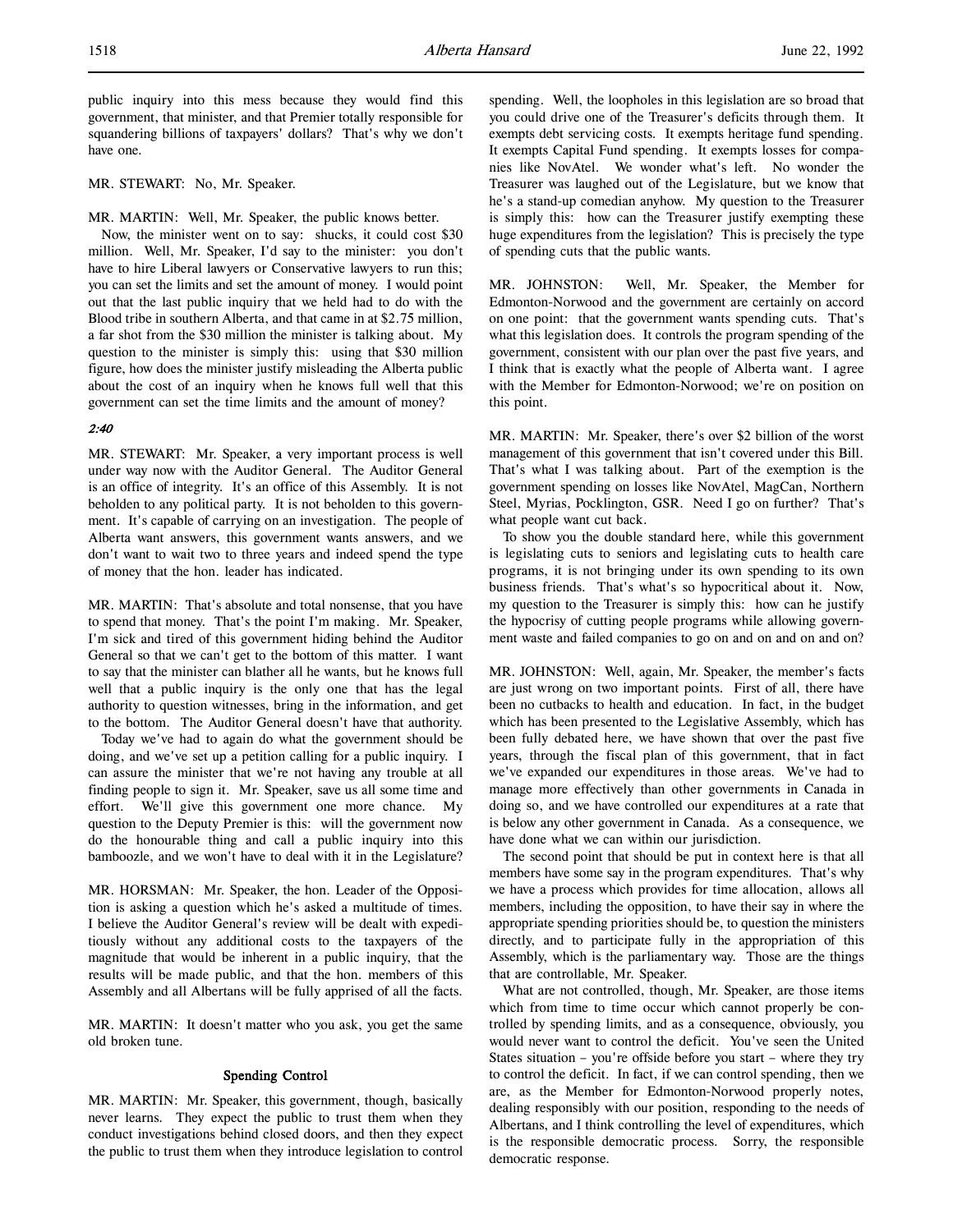MR. MARTIN: Mr. Speaker, I'd get a little confused, too, if I had to justify this Bill.

Mr. Speaker, the point is that over \$2 billion of the worst type of government spending is not covered in this Bill. That's the point I'm trying to make. As a result of that, I say to this Treasurer: this is nothing more than a PR Bill, and if you're serious about spending, why did you exempt heritage fund spending, Capital Fund spending, losses for companies like NovAtel? Why did you do that?

MR. JOHNSTON: Well, again, Mr. Speaker, there'll be ample opportunity as this Bill proceeds through the Assembly because we intend to put it in place. It's what the people of Alberta have asked for, and it's the kind of policy response which complements our position already.

Mr. Speaker, I can say that in terms of controlling other elements of our budget, I've mentioned already that valuation adjustments are beyond our control this past year. We've seen valuation adjustments, for example, for which, in accord with the Auditor's position, we have had to make some adjustments to previous years. These are not program expenditures. These are not the responsibility of the Assembly – these are items which occur from time to time – any more than you could legislate to control the price of natural gas.

Now, it's just as foolish for the Member for Edmonton-Norwood to suggest that we should control our revenues by legislating. It just doesn't work that way. As all members know, in fact, the gas prices in this past year plummeted, and if we were to legislate to control revenue, of course you'd see the foolishness of that in the same way as you'd see the foolishness in trying to control the deficit by legislating.

What we can do, Mr. Speaker, is put in place an effective Act for program spending which is within our control, which is debated by this Assembly, and which forms the fundamental part of the General Revenue Fund. That's what's in front of the people of Alberta. That's where our response is clear, and that's why this plan, which is a three-year plan to reduce our expenditures down to 2 percent, will ensure that any revenue pickup that takes place goes right to the deficit. It can't be spent. That is why this example is so new to Canada. It certainly is new to the member across the way. These people know nothing about controlling spenders; they know about how to spend.

# NovAtel Communications Ltd. (continued)

MR. DECORE: Mr. Speaker, I wish to file three documents. The first is the interest invoice sent by NovAtel to GMD Partnership dated May 26, 1992. The second and third are promissory notes signed by GMD Partnership on June 17, 1992; that is, GMD Partnership to NovAtel. GMD Partnership was to pay \$225,000 as interest payments to NovAtel on May 31, 1992. Instead of paying that money, instead of collecting that money, NovAtel took two promissory notes in that amount from GMD Partnership. In other words, more financial benefits were extended from NovAtel to GMD Partnership. My first question is to the Treasurer. Last week the Treasurer told the people of Alberta that the government of Alberta was in a collection position; that is, they were going to collect moneys in these U.S. NovAtel operations. I'd like the minister to explain and reconcile how he can talk about collection one day and almost simultaneously authorize or be part of an authorization that allows NovAtel to extend more financial benefits to GMD Partnership.

### 2:50

MR. JOHNSTON: Mr. Speaker, what I said was that North West Trust was in a collection mode, and that's exactly the case.

MR. DECORE: Well, Mr. Speaker, that's not what he said. Clearly, if you look at the record, that's not what was said.

My second question is to the minister responsible for NovAtel. Mr. Speaker, NovAtel has given \$5 million to GMD Partnership. GMD, by its own admissions, say that they need \$150,000 per month just to keep their operations going. I'd like to know how many more promissory notes the minister has authorized NovAtel to take from GMD Partnership.

MR. STEWART: Well, Mr. Speaker, the GMD account that the hon. leader refers to was one of the three accounts that was in default at the time that we had to take NovAtel back and take over the systems financing portfolio. That particular account, one of the 78 in total that are outstanding and one of the three that was in default at that time, is currently in the stages of settlement. Through the management of North West Trust we would hope that a satisfactory settlement will take place, with the bottom line being that the maximizing of the recovery is the chief and final objective with respect to the management by North West Trust.

MR. DECORE: Mr. Speaker, I asked how many more promissory notes are being authorized by the minister. He hasn't answered that. Maybe I can put it another way. I'd like the minister to tell the people of Alberta what the upper limit is in terms of further financial benefits that he and his government intend to give NovAtel to give to GMD or whoever in the United States. What is that upper limit, Mr. Minister?

MR. STEWART: Mr. Speaker, I've indicated in the House and outside the House previously that the entire portfolio situation was very carefully assessed and reassessed and extra precautions taken. I can tell him that there's no indication whatsoever that the provision with respect to any losses and with respect to any commitments had not been taken into account fully when we gave the numbers that were provided at the time of the announcement. In other words, we do not anticipate any amount over and above the \$566 million total cost to the taxpayers that was indicated at that time.

MR. SPEAKER: Perhaps the member who asked the question will refer to Beauchesne 416, please and thank you. Calgary-Bow.

### Teachers' Retirement Fund

MRS. B. LAING: Thank you, Mr. Speaker. My questions are for the Minister of Education today. I understand that the Alberta Teachers' Association has voted to accept an agreement for both the teachers' and the provincial government's contributions to the Teachers' Retirement Fund to be increased. My questions are these: will these increased contributions be sufficient to eventually make up the unfunded liability in the Teachers' Retirement Fund, and how long would this take?

MR. DINNING: Mr. Speaker, I can advise members of this Assembly that yesterday the teachers, through their emergent representative assembly, endorsed and ratified an agreement between the government and the executive of the Alberta Teachers' Association such that teachers and government will equally share in the full cost of the current service costs associated

l,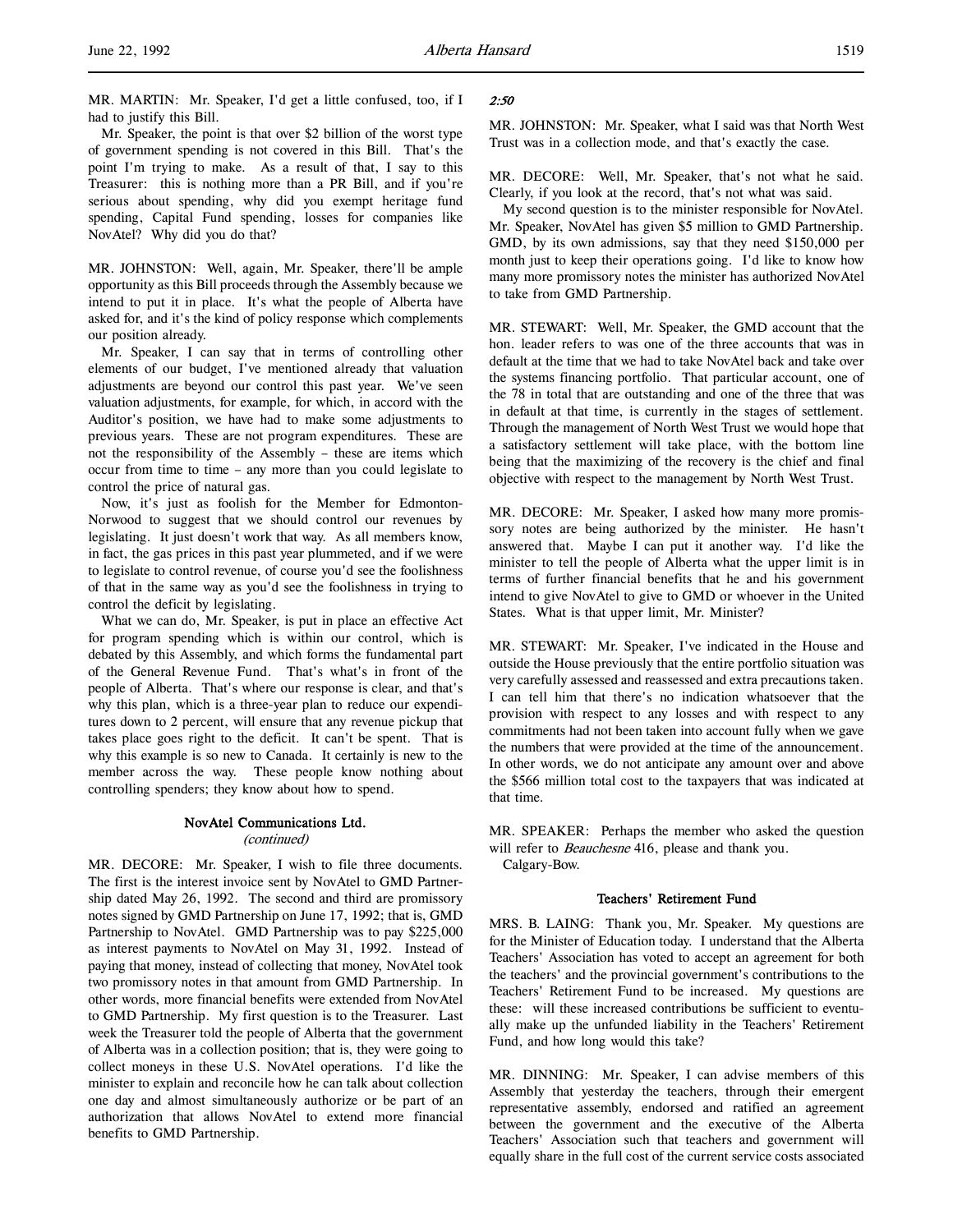with their plan, approximately 6.55 percent of payroll paid by both government and by teachers. Additionally, there will be a surcharge paid by teachers and by government to pay off the accumulated unfunded liability no later than the year 2060. It's a 65-year agreement.

Mr. Speaker, the agreement ensures that there be no addition or no increment to the existing unfunded liability, that those current service costs be fully paid for, and that over that period of 65 years we will gradually pay down jointly between teachers and government the accumulated unfunded liability. The bottom line is that we have an agreement to ensure the security of teachers' pensions, and it also is security for Alberta taxpayers.

### MR. SPEAKER: Calgary-Bow, supplementary.

MRS. B. LAING: My supplemental is to the same minister. Does this complete negotiations between the provincial government and the Alberta Teachers' Association on the Teachers' Retirement Fund, or are there other issues outstanding which still remain to be resolved?

MR. DINNING: Mr. Speaker, in my view this puts to rest an issue that has been of real concern to teachers, to the association, I know to all members of this Assembly. It puts that issue to bed and gives that security to teachers across this province, existing and future teachers, and ensures that the taxpayers are also protected. I think it's an incredible effort on the part of both government and teachers in these difficult financial times to be able to come to this kind of an important agreement. On behalf of all taxpayers I am glad, frankly, that the teachers saw fit to ratify this agreement at their meeting yesterday.

MR. SPEAKER: Calgary-Mountain View, followed by Westlock-Sturgeon.

### By-election in Calgary-Buffalo

MR. HAWKESWORTH: Thank you, Mr. Speaker. There's been a vacancy for Calgary-Buffalo since late January. Will the Deputy Premier commit that the by-election will be conducted under the Election Act, which currently requires the writ to be issued and the by-election called by this coming Friday? [interjections]

MR. HORSMAN: Mr. Speaker, the hon. leader of the Liberal Party doesn't want to hear a simple answer. Yes, we will commit to conducting the election for that seat under the current Election Act.

### MR. SPEAKER: Supplementary question.

MR. HAWKESWORTH: Thank you, Mr. Speaker. I appreciate the straightforward answer.

Given the high percentage of tenants in Calgary-Buffalo and given that this government has finally run out of time having to face the voters, will the Minister of Consumer and Corporate Affairs now inform us, after four years of pressure and footdragging, if they are finally going to announce long overdue changes to the Landlord and Tenant Act?

MR. SPEAKER: No, I'm sorry. That just doesn't fit. Westlock-Sturgeon.

#### Alfalfa Processing

MR. TAYLOR: Thank you, Mr. Speaker. I was quite prepared to wait for an answer too.

Cabinet recently gave approval to the Alberta Agricultural Development Corporation to give a little in excess of \$2 million in loans to three alfalfa dehydration processing plants. Mr. Speaker, these plants rely on making a profit through having the Crow benefit paid to them. If the Crow benefit goes, the profit goes. I'd like the Minister of Agriculture to explain whether or not it's contradictory to be arguing for pay the farmer, pay the producer, and at the same time granting loans to the alfalfa industry which depends on retaining the present Crow rate.

MR. ISLEY: Mr. Speaker, I would be pleased to respond. The hon. Member for Westlock-Sturgeon seems to feel that the only market for alfalfa products is the export market. As the industry changes, as the demand for consumption increases on the prairies, alternate markets will obviously develop and that sector of the industry, I think, will continue to grow and prosper.

MR. TAYLOR: Mr. Speaker, it's this type of economics that allowed NovAtel to run away. I mean, right now about 80 to 90 percent of the alfalfa pellet industry is exports. Suddenly the minister is going to develop some sort of an animal out there that's going to start gobbling it all up locally at better prices. What kind of logic or what kind of research is the minister relying on to come up with this fantastic conclusion?

MR. ISLEY: Mr. Speaker, it appears to me the hon. member is saying that we should not value add on the prairies and ship out the ultimate in value-added products as opposed to partially processed products. That is not the principle that this government or this department is operating on. The whole idea is to take out the distortions to include as much value adding on the prairies and to base industries that will respond to the true marketplace as opposed to artificial distortions made by governments.

MR. SPEAKER: Athabasca-Lac La Biche.

### 3:00 Water Quality in Northern Rivers

MR. CARDINAL: Thank you. Mr. Speaker, my question is to the hon. Minister of the Environment. The Assembly is no doubt aware of the \$12.3 million northern river basins study on the Athabasca, Peace, and Slave river basins, a project that will award about 70 different contracts to different companies, a good economic base. The House River that feeds into the Athabasca River upstream from Fort McMurray had an oil spill this past weekend. My question to the hon. minister is: is the hon. minister's department aware of this, and if they are, what have they done about it?

MR. KLEIN: Well, that doesn't relate specifically to the northern rivers study. It relates in part to that particular study which is looking into pollution from all industrial sources along the Peace and the Athabasca rivers and the tributaries to those two river systems.

With respect to the specific incident yesterday, there was a rupture in a pipeline at the House River crossing at approximately 12:30 in the morning. The leak was initially detected by pressure sensors and confirmed visually at 2 o'clock in the morning. Three oil spill containment and recovery units were moved on site immediately, and the cleanup commenced. The situation as we know it now is completely under control.

MR. SPEAKER: Supplementary.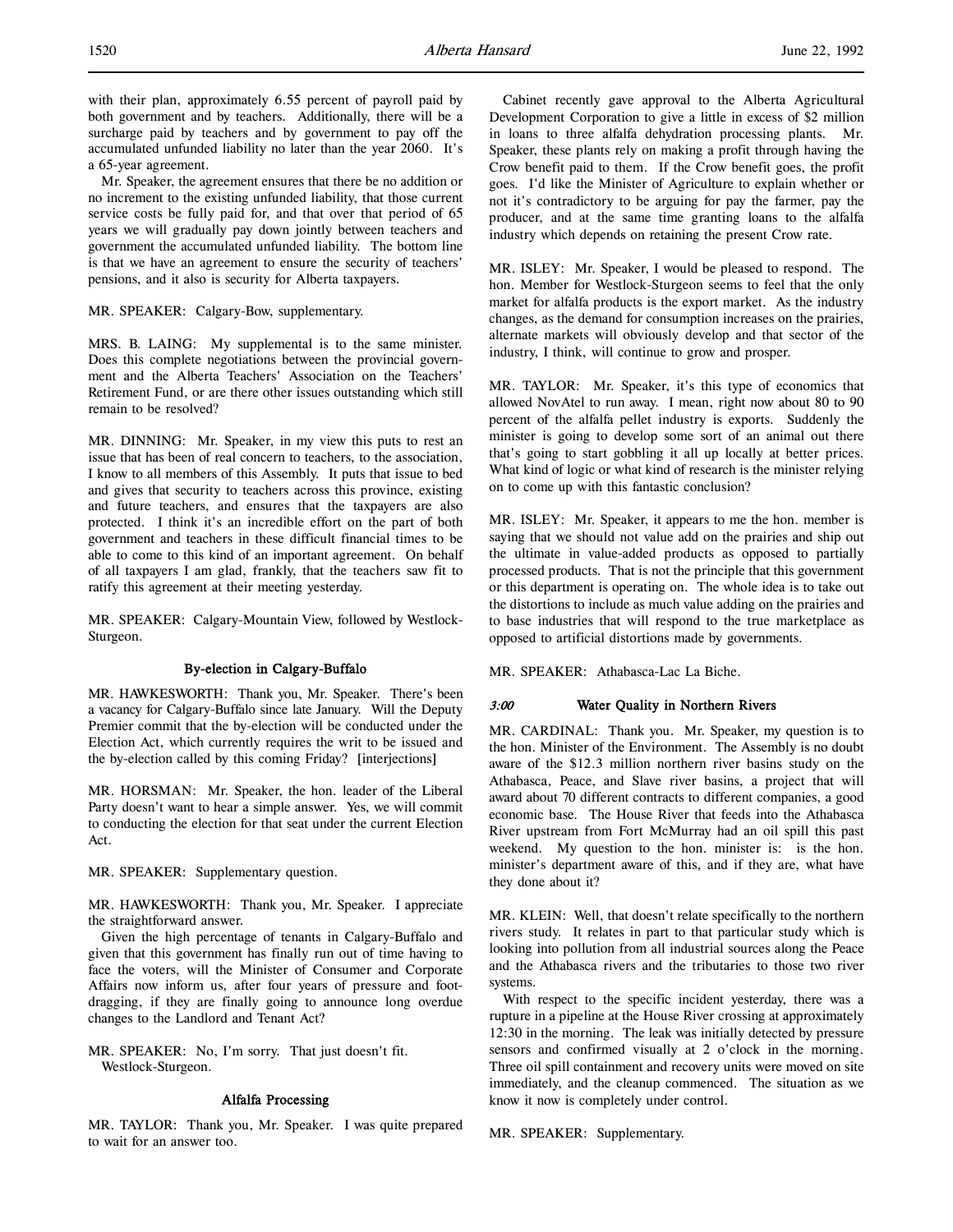MR. KLEIN: The northern rivers study board is well into their mandate. A meeting was held recently in Fort Chipewyan with all parties including representatives from B.C. Hydro. We're finding that one of the biggest problems we're facing relative to the rivers in the north, particularly as it pertains to the Peace River, is not so much pulp mills and other industrial operations but the effect that the Bennett dam in British Columbia under the NDP government is having on the Peace River and how that dam is really depleting the quality of Lake Athabasca. That causes this government some tremendous concern. This is one of the key issues now being addressed by the northern rivers study board.

MR. SPEAKER: Edmonton-Kingsway.

# NovAtel Communications Ltd.

(continued)

MR. McEACHERN: Thank you, Mr. Speaker. I'm filing four copies of a billing statement from a law firm which represents GMD Partnership. This statement shows that GMD is way behind in paying its mounting legal bills and owes over \$81,000 as of June 5, 1992. To the minister responsible for NovAtel: given that GMD is so cash strapped that it can't even pay its legal bills and given that the government has agreed to lend GMD another \$224,000, how can the minister justify allowing GMD to use Alberta taxpayers' money to pay their legal bills to a U.S. law firm?

MR. STEWART: Mr. Speaker, again I would state that the matter of this particular account is under review, is being managed by North West Trust.

As a matter of fact, may I just interject here that when the hon. leader of the Liberal Party raised the same case, I indicated that the company was in default. Now, it has been one of the problem accounts – we've acknowledged that – but technically it may not be in default. A commitment was given. Less moneys have been advanced because of that commitment.

All I can say to the hon. member is that if he has information or feels that matters should be particularly taken into account by the Auditor General, which I am sure he will in any event, then let him provide the information to the Auditor General and that will be looked into in due course.

MR. McEACHERN: I guess the minister is just saying that it's another example of normal business practices for NovAtel, right?

Given that NovAtel provided over half a million dollars to GMD Partnership in March of '92, less than three months ago, and is apparently committed to providing hundreds of thousands more by the end of June, how can this minister justify his earlier statement, that he made again just now, that GMD financing is not in default? The only reason it isn't is because of NovAtel throwing good money after bad to keep it afloat.

MR. STEWART: Mr. Speaker, the matter of this particular account will be dealt with just as fully as it possibly can. All information is being put out there. Nobody is hiding anything. We're saying to the Auditor General: please look at all of this. Quite frankly, I believe that the people of Alberta want some

answers and they want them quickly, and we want them to have those answers quickly from an independent review. I think that the people of Alberta are sick and tired of the type of half-truths and innuendos and so on that are coming from their side. The people of Alberta want those answers, the government wants those answers, and the Auditor General will provide those answers.

# Heavy Oil Upgrader

REV. ROBERTS: Mr. Speaker, last Friday I asked the Premier if he would see to it that the Minister of Energy released full details regarding the status of the \$400 million that has been pumped into the Husky upgrader by the Getty government. When I asked specifically about the release of the agreements for the cost overruns and the operating agreement, the Premier replied, and I quote, "That's already been done." Will the Minister of Energy, therefore, today confirm the Premier's contention that the negotiations involving hundreds of millions of taxpayers' dollars in Husky have concluded and release the ownership and operating agreements today?

MR. ORMAN: Mr. Speaker, as the hon. member knows, the full terms and conditions of the deal between the province of Saskatchewan, Husky, the government of Canada, and the province of Alberta were part of the communications package when the deal was made. As soon as the Saskatchewan government lives up to their end, we'll give full disclosure of that information.

REV. ROBERTS: Mr. Speaker, as all Albertans know, the initial agreement said nothing about \$300 million in cost overruns nor the fact that the auditor general of Saskatchewan has told them to write down their investment because it's going to be 25 years before it shows any profit for the people of Saskatchewan. Given those pieces of information, will the Minister of Energy outline exactly how a megaproject of this size can go into operation, as it's to do today, with no operating agreement, no agreement about the cost overruns, and with 400 million taxpayers' dollars still at risk?

MR. ORMAN: Mr. Speaker, the operating agreement was completed on Friday.

MR. SPEAKER: Edmonton-Gold Bar.

# Social Assistance Client Confidentiality

MRS. HEWES: Thank you, Mr. Speaker. It's clear that these social allowance client reporting cards aren't working. Among many complaints is the serious breach of confidentiality where cards containing very private information are sent to the wrong party. These are real people who are very vulnerable, and they're being treated with little concern and as if they have little value. My questions are to the Minister of Family and Social Services. The fact that cards containing very personal information are being sent to a third party is a very serious matter. What has the minister done to correct it?

MR. OLDRING: Mr. Speaker, the Member for Edmonton-Gold Bar knows that we're going through some very significant changes within the department, some of them changes that those members actually called for. As part of that process, we have introduced across the province of Alberta the client reporting card. Contrary to what that member would have us believe, it's going extremely well. We have asked some 85,000 individuals to fill out these cards. For the most part they've been able to do it on a timely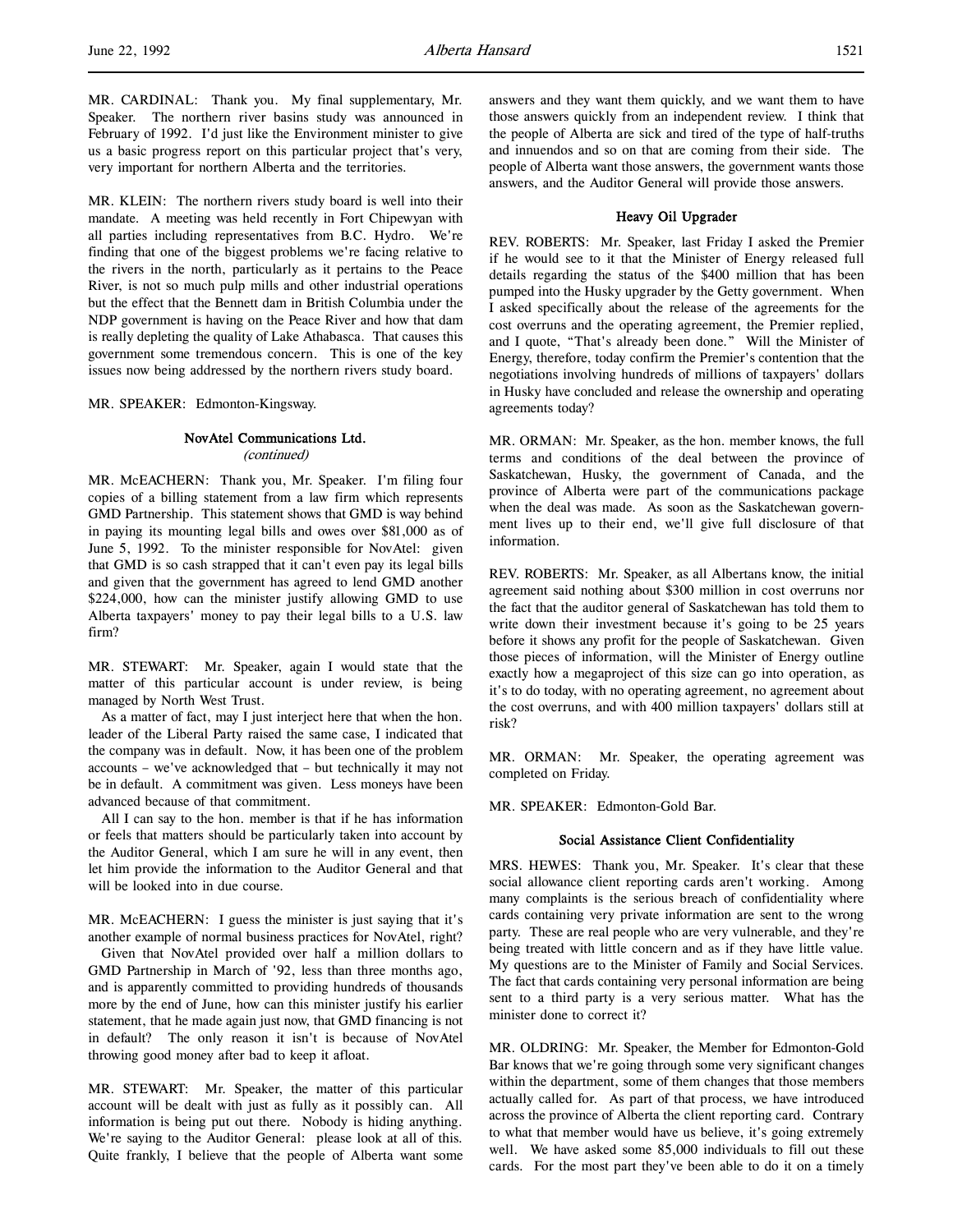and reasonable basis. I note that the member has a copy of one. She can see for herself that the information is not that difficult, nor is it unreasonable to ask for it.

It is regrettable that through the implementation process we did have an incident where a clerical worker stuffed the wrong card into the wrong envelope. Although that shouldn't happen and they practise a great deal of due care and attention in doing this, Mr. Speaker, nonetheless in one instance out of the 85,000 client reporting cards that have been sent out, that did occur. We're taking every step humanly possible to see that it doesn't occur again.

### 3:10

MRS. HEWES: Mr. Speaker, if you can't guarantee privacy, the program shouldn't be operational.

Mr. Speaker, the so-called communications person for the department has dismissed the issue of sending confidential information to the wrong party by saying that it's not a big deal. Why does the minister allow Mr. Scott to trivialize such a serious issue? Does the minister think that this isn't a big deal?

MR. OLDRING: Well, Mr. Speaker, again, we take every precaution available to us. We recognize that client confidentiality is important, and we work very hard to respect that. We work very hard to provide services in a compassionate and caring and responsible and appropriate way. It's regrettable that this incident has occurred, but I would want to say that I very much appreciate the commitment that workers bring to their responsibilities within this department. They work hard to respect client confidentiality. They work hard to make sure that benefits are provided on a timely and appropriate basis, and this system is going to help them to do that. That's why we have implemented it. That's why we're making the changes that we are.

# Natural Gas Supply

MR. PAYNE: Mr. Speaker, over the past year there has been a significant shift away from long-term natural gas contracts to short-term deals. In response to this shift, compounded by low natural gas prices, our producers have increasingly delayed tying in their productive wells. Now Nova Corporation has raised doubts that Alberta has adequate natural gas supplies to fill both the PGT and Altamont pipelines to California, now planned for completion in late 1993. Nova further claims that it will need to spend about three-quarters of a billion dollars to expand its pipeline system or it won't be able to meet its own needs. Given Nova Corporation's concerns over its inability to meet peak day requirements in the cold weather seasons ahead and in view of a constituent producer's deep concerns, does the Minister of Energy not now feel that it is imprudent to allow these pipeline expansion projects to California to proceed?

MR. ORMAN: Mr. Speaker, the hon. member brings up a very critical point with regard to natural gas. As the member pointed out, Nova recently released a report that indicated that due to low prices and a lack of activity, under certain extreme weather conditions they may not be able to meet their peak day requirements. Over the number of years since deregulation we have emphasized prudent contracting, respect for long-term contracts, and a stable, predictable regulatory environment. Without that, whether it's in California or in central Canada, producers become nervous and will not replace their productive reserves.

I think it's a fair question, Mr. Speaker. It's a very fair question as to whether or not we should proceed with either pipeline project or delay it at this particular time, because all of those concerns come into play: an unpredictable regulatory environment, low prices, and an attempt to subvert long-term contracts. This is why we asked the ERCB to review both the Altamont and PGT projects, and in that connection they should be releasing their report within the next couple of weeks.

MR. PAYNE: Mr. Speaker, as you and our colleagues in the Assembly are aware, our natural gas producers enjoy a continentwide reputation for the reliability of their production and delivery commitments. Can the Minister of Energy reassure the Assembly that this industry reputation will not be jeopardized by this looming shortfall in our natural gas supplies?

MR. ORMAN: Mr. Speaker, the most important aspect in our ability to market gas in the United States and in eastern and central Canada comes from our ability to deliver gas under extreme weather conditions in Alberta. For instance, in the southwest U.S., and in Saskatchewan for that matter, extremely cold temperatures freeze wells over, and they are unable to produce gas in cold temperatures. Alberta producers have been able to expand their markets – 30, 40 years of natural gas sales into the United States and in eastern Canada for much longer – and it has been based on this predictability.

I can say that from where I sit, it appears as though the market is working right now. That is, this uncertainty in the marketplace has created uncertainty in the minds of the producers, and now supply could become tight. As I said earlier, the emphasis should be on long-term contracts and the respect for those contracts and not moving around long-term contracts to get short-term gas supply at cheap prices. In the end, those authorities that contract for short-term gas, spot gas, six-month contracts are going to be without gas if they're not careful. We have been emphasizing this for a number of years, and it's a very good caution for local distribution companies in Ontario and also for the electric company in California.

#### Asbestos Hazards

MR. GIBEAULT: Mr. Speaker, my questions are to the minister of Occupational Health and Safety. In 1990, 55 percent of the workers who died in Alberta due to industrial diseases died due to exposure to asbestos. Last year, 1991, this figure increased to 75 percent of the workers who died due to industrial diseases, due to that same deadly substance of asbestos. So my question to the minister is: given that ongoing and increasing carnage due to asbestos, why has this minister still not, after over three years in the job, come forward with a much tougher asbestos regulation to protect Alberta workers?

MR. TRYNCHY: Mr. Speaker, for the past three years I've asked industry and labour to get together to bring forward regulations to control this, and so far they haven't seen fit to do it. I've asked them again recently to put an extra effort, and if they don't do it shortly, I'll probably put it in myself.

MR. GIBEAULT: Mr. Speaker, we expect leadership from this minister on these things, leadership.

Mr. Speaker, my supplementary to the minister is simply this: how many more workers are going to have to die in this province due to asbestos exposure before he gets off his hands and shows some leadership and introduces a tougher regulation for asbestos?

MR. TRYNCHY: Mr. Speaker, this minister believes in working with labour and believes in working with industry. I guess if I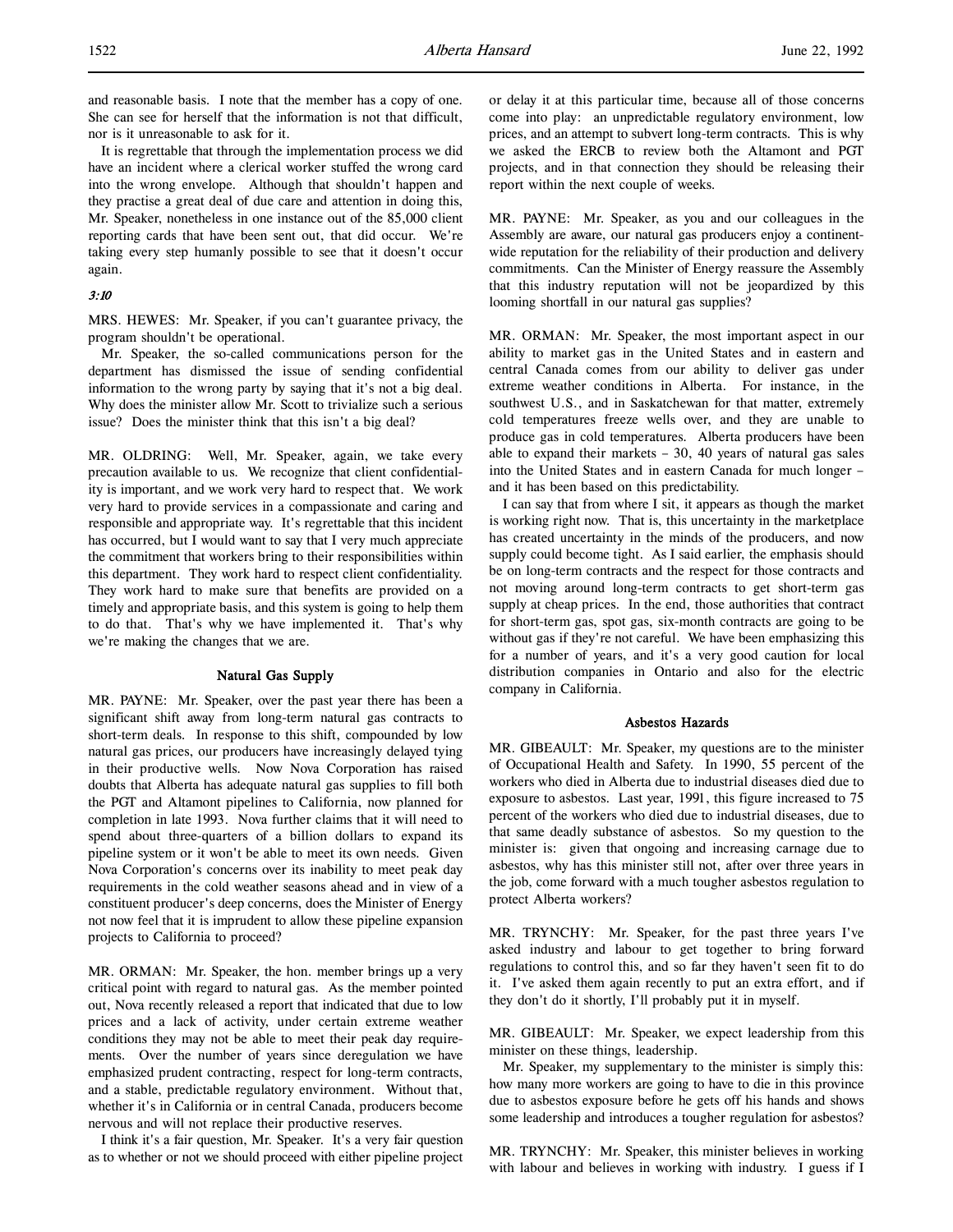were the NDP, I'd probably be a dictator, but that's not my style. [interjections]

MR. SPEAKER: Order.

MR. TRYNCHY: I guess they don't want to hear the answer, so I won't provide it.

MR. SPEAKER: Calgary-McKnight.

### Advanced Education Funding

MRS. GAGNON: Thank you, Mr. Speaker. One-fifth of grade 12 students in Calgary and Edmonton are returning students, and they're returning because there is no room in the postsecondary system. My question is to the Minister of Advanced Education. How can the minister accept the waste of millions of dollars of taxpayers' money as well as human potential caused by thousands of qualified high school students being turned away from our postsecondary institutions?

MR. GOGO: Mr. Speaker, I believe I shared with the House earlier that the province of British Columbia, for example, has some 700,000 more population, yet at the same time Alberta has 4,000 more university students than British Columbia. We have the highest participation rate in Canada. I can sympathize with those who frankly cannot get into the university training system. I would point out again that I don't think it's unrealistic at all to expect a 70 percent grade level in order to enter our system. There are seven community colleges throughout Alberta that have university transfer programs. So although the situation is tight with regard to access to university education, I do believe there's still space within the system.

MRS. GAGNON: Mr. Speaker, I wasn't talking only about university-bound students.

In any case, we know that the colleges and technical institutes and universities have all put forward a number of good proposals which would help alleviate the problem. Why is the minister refusing to consider these proposals and allocate resources to solve the accessibility problem?

MR. GOGO: Well, Mr. Speaker, I should point out that Alberta has at the moment the highest per capita funding of postsecondary education in the nation at some \$430 per citizen compared to about \$380 for any other province. Our commitment is there. The priority of this government is there. With respect to the 27 postsecondary institutions in Alberta, they share amongst the highest budget in Canada. I think it's important for hon. members to understand and to appreciate that the postsecondary system must absorb its role, too, with regard to total government funding. All I suggest is that institutions again review what they're doing, get the best value for their money. If and when additional funds become available, they would probably be allocated to the system.

MR. SPEAKER: Edmonton-Avonmore.

### 3:20 Maintenance Enforcement

MS M. LAING: Thank you, Mr. Speaker. My questions are to the Attorney General. Our office continues to receive calls from women complaining that the maintenance enforcement program is not working. Recently the Ontario government introduced legislation to provide for deduction of maintenance payments at the source of income. Thirty-six American states already have

this legislation, and the U.S. Congress has enacted a law requiring every state to have an automatic support deduction system in place by 1994. To the Attorney General: will he now move towards implementing a program of deduction at source?

MR. ROSTAD: Mr. Speaker, I'm aware of the program that Ontario has introduced, and we're monitoring it. There are some obvious differences between deduction at source and the garnishee method. I won't get into them in detail at this time, but we are monitoring.

MS M. LAING: Well, I hope that after monitoring this minister will act.

My second question is to the Attorney General also. Mr. Speaker, women are also suffering as arrears in child support payments build up. No penalty is levied against the noncustodial parent who fails to pay up, and arrears are often reduced or fully forgiven. Will the Attorney General now commit to changing the legislation to ensure that maintenance debts accrued by noncustodial parents are treated in a manner consistent with other debts?

MR. ROSTAD: Mr. Speaker, the predominant number of payments accrue from the Divorce Act, which is a federal Act. I'm more than happy to receive any representations and pass that on to the federal government.

I'd also like to point out to the hon. member on her opening comments that our maintenance enforcement system does not work, that the program is successful in excess of 66 percent of the cases. Those that don't are usually because you can't locate the person or in fact there are no assets to pursue. The garnishee system, as I mentioned, is quicker than the Ontario system, which requires a court order to in fact take funds from a bank account. Obviously, that would be preconditioned by the basis that the person would have an account or a job to take from, and those are the instances where you can't collect from anyone. So when you put our system vis-à-vis the Ontario system, I don't think you'll find that theirs is any more successful.

#### head: **Orders of the Day**

[On motion, the Assembly resolved itself into Committee of the Whole]

head: Private Bills head: **Committee of the Whole** 

[Mr. Schumacher in the Chair]

MR. CHAIRMAN: Order please. Order. It being the 22nd day of June, 1992, late in the session, the Chair feels that we should get down to work.

# Bill Pr. 9 United Farmers of Alberta Co-operative Limited Amendment Act, 1992

MR. CHAIRMAN: The Chair is advised that on Friday an amendment was distributed to the committee with regard to Bill Pr. 9, so the Chair gathers there is an amendment to present.

MRS. B. LAING: Mr. Chairman, on behalf of my colleague the hon. Member for Smoky River I would like to move the amendments to Bill Pr. 9, United Farmers of Alberta Co-operative Limited Amendment Act, 1992, which were tabled in the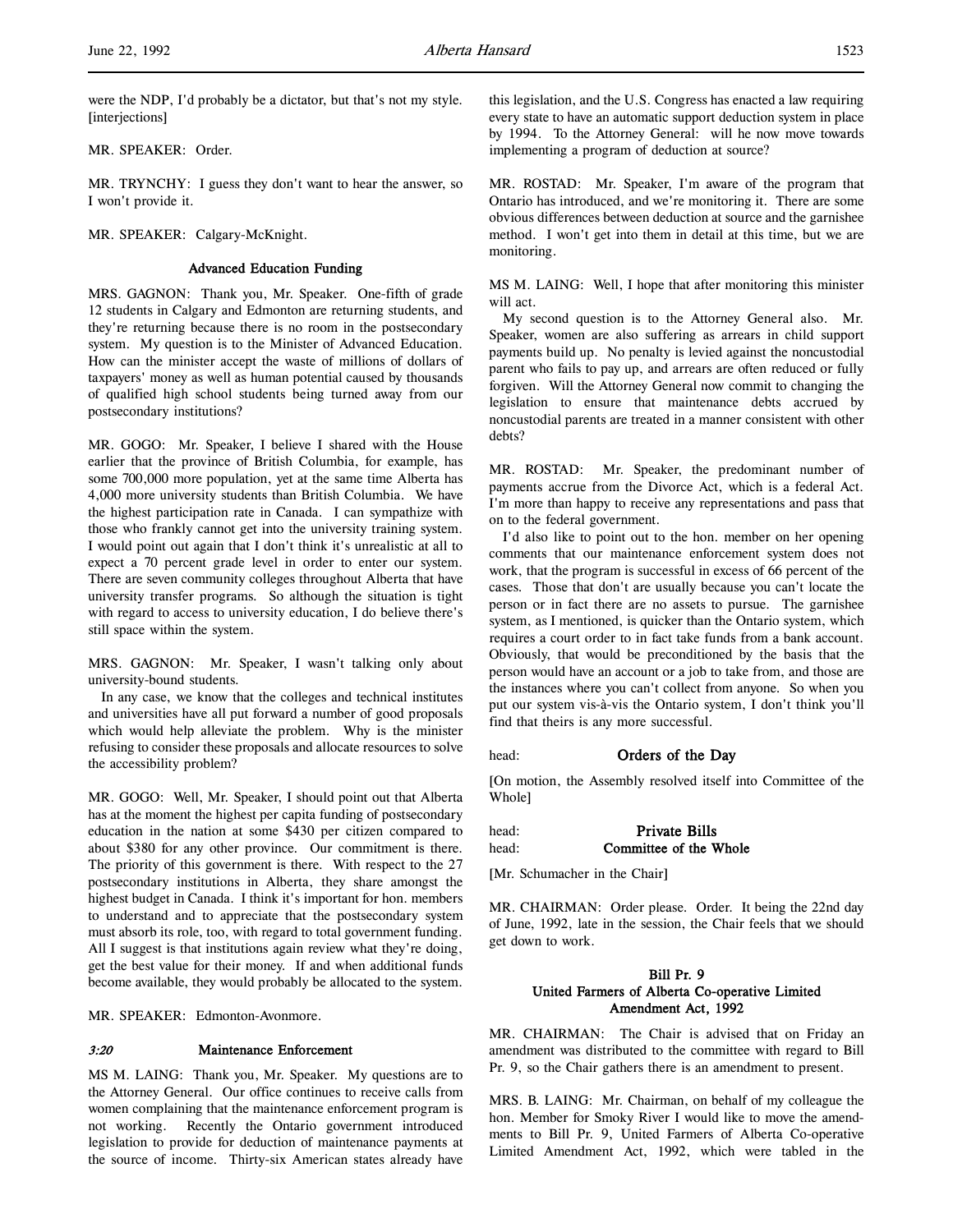Assembly on Friday, June 19, '92. These amendments will substantially amend this proposed Bill and allow the UFA Cooperative to hold the powers of a person, which are necessary to conduct their financial affairs. I would urge all the Assembly to support the amendment.

Thank you.

MR. CHAIRMAN: Is there any discussion on the amendment?

HON. MEMBERS: Question.

[Motion on amendment carried]

[Title and preamble agreed to]

[The sections of Bill Pr. 9 agreed to]

MRS. B. LAING: Mr. Chairman, on behalf of the hon. Member for Smoky River I move that Bill Pr. 9 as amended be reported.

[Motion carried]

MR. GOGO: Mr. Chairman, I move that the committee rise and report.

[Motion carried]

[Mr. Speaker in the Chair]

MR. SCHUMACHER: Mr. Speaker, the Committee of the Whole has had under consideration certain Bills. The committee reports the following with some amendments: Bill Pr. 9. I wish to table copies of all amendments considered by the Committee of the Whole on this date for the official records of the Assembly.

MR. SPEAKER: All those in favour of giving concurrence to the report, please say aye.

HON. MEMBERS: Aye.

MR. SPEAKER: Opposed, please say no. Carried. Thank you.

### head: Government Motions

### Heritage Savings Trust Fund Investments

- 23. Moved by Mr. Gogo on behalf of Mr. Johnston: Be it resolved that this Assembly, pursuant to section 6(4.1) of the Alberta Heritage Savings Trust Fund Act, authorizes for the fiscal year ending March 31, 1993, the making of investments under section  $6(1)(c)$  of that Act in
	- (1) the Alberta Agricultural Development Corporation in an amount not to exceed \$50,000,000 in aggregate,
	- (2) the Alberta Opportunity Company in an amount not to exceed \$30,000,000 in aggregate, and
	- (3) the Alberta Mortgage and Housing Corporation in an amount not to exceed \$73,000,000 in aggregate.

MR. GOGO: Mr. Speaker, this motion obviously is essential in order that the investments from the Alberta Heritage Savings Trust Fund be authorized by the Assembly, and I would ask all hon. members to support Government Motion 23.

MR. HAWKESWORTH: Mr. Speaker, I'm quite surprised for a number of reasons. As far as I'm aware, we weren't advised

that the motion was up this afternoon, plus the minister himself wasn't even here to make it. [interjections] Well, I mean, I could have had some questions about Alberta Mortgage and Housing Corporation and would have been ruled out of order on anticipation.

### Speaker's Ruling Anticipation

MR. SPEAKER: Order please, hon. member. The minister is here; the minister will be able to sum up on the motion. You have not been inhibited in any way to be able to ask whatever questions you wish.

Thank you. Carry on.

MR. HAWKESWORTH: Okay; I take your comments. I just find it surprising that we have things pulled here at the last minute.

### 3:30 Debate Continued

MR. HAWKESWORTH: Mr. Speaker, this is part of the ongoing motions that from time to time each year are presented to us on behalf of Crown corporations owned by the government of Alberta. Money year after year after year is provided to them, and of course this is part of the ongoing commitment that is being made from the heritage fund to these three in particular.

Now, I find it somewhat interesting that once again we're being asked to make investments to Alberta Mortgage and Housing Corporation, yet I was under the distinct impression from this government that Alberta Mortgage and Housing Corporation was no more; it was all rolled into Mortgage Properties Inc., MPI. I find it interesting that, on one hand, one year the Alberta government and the minister responsible come before the Heritage Savings Trust Fund committee, as he did last fall, to talk about getting rid of Alberta Mortgage and Housing Corporation, because whatever the reasons were, the government did not want to stay in the business of housing. This was something that they wanted to get out of. Now we turn around and here again we have another motion asking the Legislature to vote \$73 million to the Alberta Mortgage and Housing Corporation.

We're not getting much in the way of information from the Deputy Government House Leader this afternoon, so one has to turn to the Budget Address by the Provincial Treasurer. Remember that? That, Mr. Speaker, took place on Monday, April 13, 1992. In his budget speech there are a number of appendices, and one of them in the back has to do with the Heritage Savings Trust Fund. Here we get some information, although very, very sketchy. I get the impression here that there is sort of a contest going on between the Provincial Treasurer and the Deputy Government House Leader, if they can ask for a million dollars a word. You know, can they get \$73 million out of the Legislature by using less than 73 words in explanation? That might be what's up, because all we get out of the Provincial Treasurer in his budget speech is that it'll be \$73 million to "finance social housing program commitments and to refinance a portion of principal payments on previously issued debentures." Now, I find that rather curious. Here's the Provincial Treasurer in control of everything, on top of everything presumably, and what are we doing? We're voting money to pay off previous debt. They've got debt outstanding; they want to refinance a portion of payments on previously issued debentures, \$73 million: that's all of the information that we get.

Furthermore, Mr. Speaker, in order to sort of look to the program commitments in the budget book, what do we get from this government? We get \$31 million. That's all that's found here:  $$31,700,000$  is what's being requested here for actual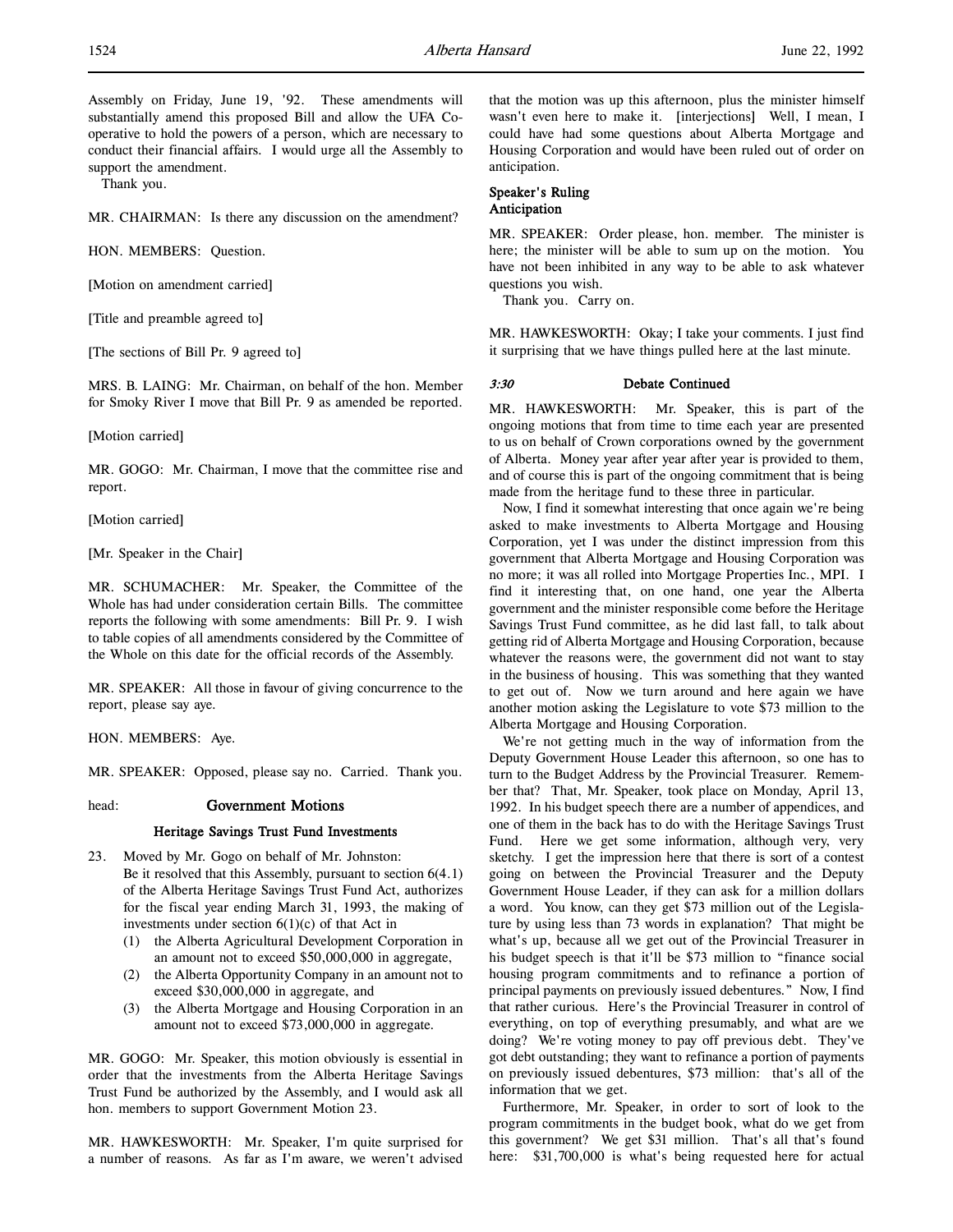housing. In terms of the information, community housing, senior citizens' lodge regeneration, senior citizens' lodge additions, lodge construction – there's nothing there – self-contained housing, special purpose, rural and native housing, and land: all of that, \$31 million.

#### [Mr. Deputy Speaker in the Chair]

I guess one just has to presume, then, that \$42 million – you take the \$31 million, subtract it from \$73 million, and we get \$42 million – is going to be used to refinance principal payments on previously issued debentures. Now, I find that to be a strange way of doing business, Mr. Speaker.

We've had lots of examples in this province over the years of financial institutions. You know, their debts, their loan portfolio is in deep trouble, and so they use all kinds of provisions, all kinds of accounting practices, all kinds of refinancing schemes, Mr. Speaker, to avoid recording a loss or taking a write-down. So in the absence of any explanation from the Provincial Treasurer about what the \$42 million might be used for, one has to wonder what's going on with the financing of Alberta Mortgage and Housing Corporation to refinance principal payments on previously issued debentures. It sounds like he learned something from his friend and from all the other people that used to work for Don Cormie about how you just circulate money from one pocket into the next, and by so doing you sort of make your books look better than they should. You know, you just keep the money flowing, and as long as the money's flowing, the stack of cards won't come tumbling down.

I think the Provincial Treasurer owes something more to the Assembly than some simple comment that they're refinancing a portion of principal payments on a company that ostensibly they've sold and gotten rid of. They moved their portfolio over to Mortgage Properties Inc., and Alberta Mortgage and Housing Corporation was no more. So far as I know, all the employees were moved over to Municipal Affairs and Alberta Mortgage and Housing was gone, kaput, finished, and yet we have \$73 million here, the bulk of which, the majority, is going to nothing other than refinancing debt.

Now, I also find it interesting, Mr. Speaker. We've had lots of discussion here in the last few months about the needs of senior citizens in our province, the needs for housing and the cutbacks that have been announced in this year's budget. Let's just take, for example, senior citizens' self-contained housing. According again to the information provided to the Assembly by the Provincial Treasurer during his budget debate – page 49, table B3 spells out some of this information – in 1991-92 the estimate called for the government to spend a little over \$7 million on senior citizens' self-contained housing. Wouldn't you guess? Demand was right up there, and this government actually spent \$7,100,000 for senior citizens' self-contained housing, according to the information provided by the Provincial Treasurer.

### 3:40

But given that demand, what do we find in this year's budget? Two and a half million dollars. Now, if the demand was there last year to fully use up the money that was voted, how can the Provincial Treasurer and the minister responsible for Seniors now allege in this Assembly, as they have in the past few months, that the demand is off, that senior citizens don't want self-contained housing anymore, that the budget has been cut because the demand has been cut. Well, that doesn't make any sense at all. If the demand was down, presumably it would have shown up in last year's budget. They wouldn't have spent all the money that

was budgeted if demand was down. But demand was up there, Mr. Speaker, such that they fully spent over \$7 million for senior citizens' self-contained housing. Now they have the audacity to claim that because senior citizens don't want it, they've cut it out of their budget. Well, senior citizens voted with their feet last year by making these applications and making these demands on the government. It makes no sense whatsoever that they would slash it by close to two-thirds, down to about a third of what it was.

Now, here's another one, Mr. Speaker. Senior citizens' lodge regeneration: last year the estimate was \$15 million for that, but the forecast was something different than that. It was \$17.7 million. Well, given this experience, what has the Provincial Treasurer done? Again, slashed it in half. This year the budget calls for only \$8.6 million to be spent on senior citizens' lodge regeneration. The story is the same or similar when it comes to the lodge additions. Well, these are accommodations that meet the needs of Alberta seniors, special needs that they have in the latter years of their lifetime of service and work in this province. Over the years this government, as have all governments across Canada, has made it a point to ensure that those people live out their years in dignity, and if they have special housing needs, special physical needs, those are provided through, in Alberta's case, lodges as well as self-contained housing. Those needs are not going away; they're getting greater.

There are more and more seniors in our province, and they're living longer. So when we see the budget for housing, especially for our seniors, one has to ask: why is it being slashed so dramatically? Is that fair to Alberta's seniors, especially after the cuts in some of the health programs last year? You know, last year it was health cuts; this year it's housing cuts. That's no way to be treating our senior citizens, especially after all the promises that were made in the last election about how seniors were going to be this government's number one priority, all the things that they were going to do for Alberta seniors. Now at the point when it's our time, our place to do something about it, to vote money out of the heritage fund for the people we owe so much to for our heritage, when it comes to housing for seniors, we see big cuts from this government. I don't think that's fair, Mr. Speaker.

Now, perhaps if the Provincial Treasurer had made some opening comments at some time in defence of this motion, he might have talked about community housing. There we see an increase. There's no doubt about it; this government over the last couple of years has slashed community housing to the bone. If memory serves me correctly – and I stand to be corrected; this is now going back over a year – last year this government's estimate was that they were going to build 89 community housing units in all of Alberta. The reason that sits in my mind from a year ago is that that was about one unit for every seat in this Assembly. If that 89 were divided, there would be one in every MLA's riding across the province. Well, that obviously was totally unrealistic, totally out of whack with the needs of Albertans, the need for good, safe, sanitary housing at a price that they can afford. That's what community housing is supposed to be all about. Well, last year that budget was \$5 million, Mr. Speaker. This year it's \$11.4 million.

There's a real, crying, desperate need for this kind of housing in our province. This government has responded halfheartedly, I guess, by somewhat doubling the amounts available, which means that instead of the 89 from last year they might have enough money for maybe 200 units of housing across the province. Again, if memory serves me correctly, going on the announcement last year and the budget figures in front of us, a jump from \$5 million to \$11 million would indicate to me that there would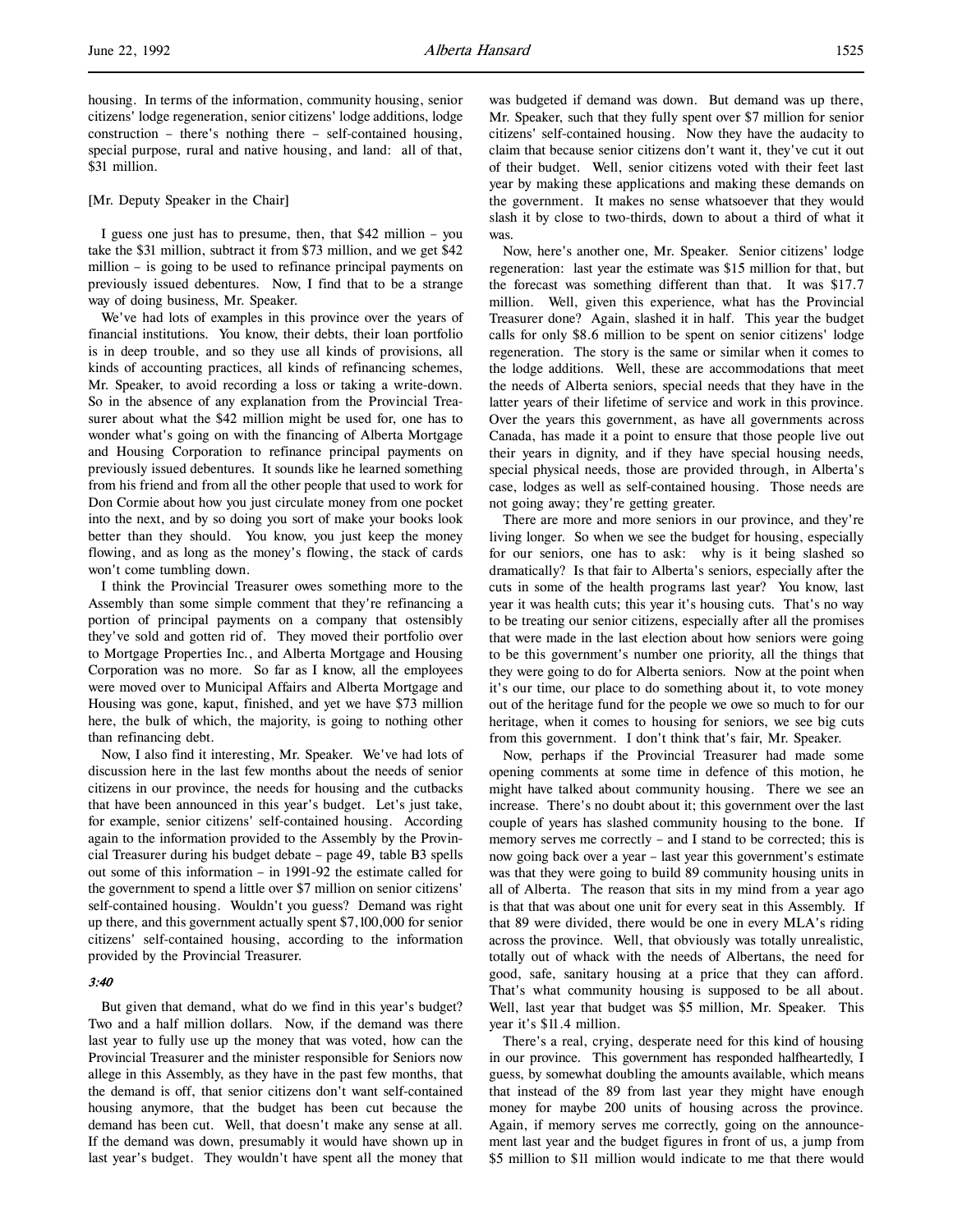So the Provincial Treasurer might have said, if he had made some opening comments, "Well, we're putting our housing money into community housing this year," which sets up two groups of Albertans in this situation where they're cutting money that should be going to the housing needs of Alberta senior citizens and transferring it into another pot for another group of Albertans who are facing a desperate housing situation. The problem, Mr. Speaker, is that there are more people with greater housing needs this year than the government acknowledges and the government is providing for, and that's where I feel that this government's request is out of line. They're not addressing the real housing needs of Albertans.

Mr. Speaker, what's even more unbelievable or incredible about all of this is that at a time when this government is denying money for housing, for the real needs of ordinary Albertans, the bulk of their spending is going not even to pay off debt; it's going into some revolving financial arrangement where they use some \$40 million to pay off existing debt. So they're not paying off the debt; they're replacing the debt. They're just refinancing a portion of principal payments on previously issued debentures. The bulk of the housing budget isn't even going to housing; it's going to finance something which the Provincial Treasurer doesn't give us any information about. It's going to refinance loans to Alberta Mortgage and Housing Corporation, which presumably doesn't exist anymore because this government, so far as I know, was dismantling Alberta Mortgage and Housing Corporation and transferring its assets over to another company.

#### 3:50

So I find this all rather strange and certainly not defensible on any rational basis. If it were defensible, I would have thought that the Provincial Treasurer would have spent some time talking about it when the motion was introduced earlier this afternoon. He could have given the Assembly and given all Albertans some explanation, some details behind this \$73 million request, but that's not to be. Perhaps the Minister of Municipal Affairs will get in on this at some point and ask the Legislature for this \$73 million by giving some explanation of what that would be used for and why it's required. Or perhaps the minister responsible for Seniors could once again regale us about how senior citizens are not applying for housing any longer from his ministry, and so they've cut this money back because the senior citizens aren't asking for it. Well, I didn't believe it when the minister for seniors earlier gave that explanation some weeks ago in answer to questions from the Leader of the Opposition. I wouldn't believe it again if you were to use that same lame excuse.

Now, Mr. Speaker, the matter of special purpose housing is another one here that I have some interest in. The budget book indicates again on page 49 that the corporation " I presume that's Alberta Mortgage and Housing Corporation – "will support \$12 million of privately financed social housing targeted to special housing needs." Now, it's not clear to me whether that's some reference being made to a rent subsidy program. As you know, there has been a rent subsidy program in operation for some time, for a couple of years here, under the provincial government. It's not clear to me whether this \$12 million refers to rent subsidy or whether it refers to something else. Perhaps it's an amalgamation of special purpose housing, some of the community housing, the rural and native housing, and perhaps the land components all being rolled in here to come up with a \$12 million figure. I don't have any idea. The information this government provides is so vague and often written with the purpose to falsely communicate a certain impression different from what the reality really is, so it's hard to sort of sort through the words and get to the meat and the truth of it.

I'm wondering why this year special purpose housing has dropped to \$5.6 million. I find that last year, for example, the estimate that was voted was \$2.7 million. The forecast came in at \$11.5 million. Now, I don't begrudge the Alberta government spending money like that if the needs are dictating how they spend money, but that seems to me to be out quite a whack, from \$2.7 million to \$11.5 million. That's almost five times, a 500 percent difference between the estimate and the forecast. That's a huge discrepancy. No explanation was given by the Provincial Treasurer in addressing this particular motion as to what the experience was last year in special purpose housing, why there was that big difference, and, consequently, why only \$5.6 million this particular year. For example, the 1990-91 even as to the actual makes the picture even more unclear. In 1990-91 this government spent over \$17 million on special – I'm sorry; on rural and native housing. I apologize, Mr. Speaker. I need bifocals. I can see that my eyes have slipped from one line to the next for special purpose housing. The amounts I've been quoting are for rural and native housing instead of special purpose housing. I apologize for that discrepancy. But the points remain the same, that in 1990-91 the actual figure was \$17 million, and the following year it was \$2.7 million. The '91-92 forecast ended up being 11 and a half million dollars, and now this year they're only estimating \$5.6 million.

That, Mr. Speaker, gives an impression of wildly out-of-touch sorts of forecasting, as well as wildly out-of-touch budgeting. Why are these numbers going way up and way down and way out of sync with one another? Surely there needs to be a commitment made here to rural and native housing, and it should be in tune with some overall strategy and programs. So these kinds of wild fluctuations from year to year are totally inexplicable.

Now, as far as special purpose housing goes, Mr. Speaker – and I've got my fingers on the right line here – last year over \$5 million was budgeted for that and over \$5 million was actually spent, indicating that there was significant interest or take-up in the amount set aside for special purpose housing. This was after the 1990-91 actual that budgeted \$600,000. A huge increase last year, in percentage terms at any rate, all taken up, but now a cutback to only \$800,000 in the current year. I don't understand, again, this wild fluctuation that obtains from one year to the next in terms of budgeting or in terms of actual expenditure. No explanation from the Provincial Treasurer as to how these figures are arrived at, what the experience was, why this big change from year to year. So special purpose housing, rural and native housing, it's a very similar pattern here, and I would like some explanation from the Provincial Treasurer. If he wants \$73 million out of the Assembly, why have they not been able to do better than that?

MR. DEPUTY SPEAKER: The hon. Member for Edmonton-Kingsway, followed by Westlock-Sturgeon.

MR. McEACHERN: Thank you, Mr. Speaker.

MR. TAYLOR: Mr. Speaker . . .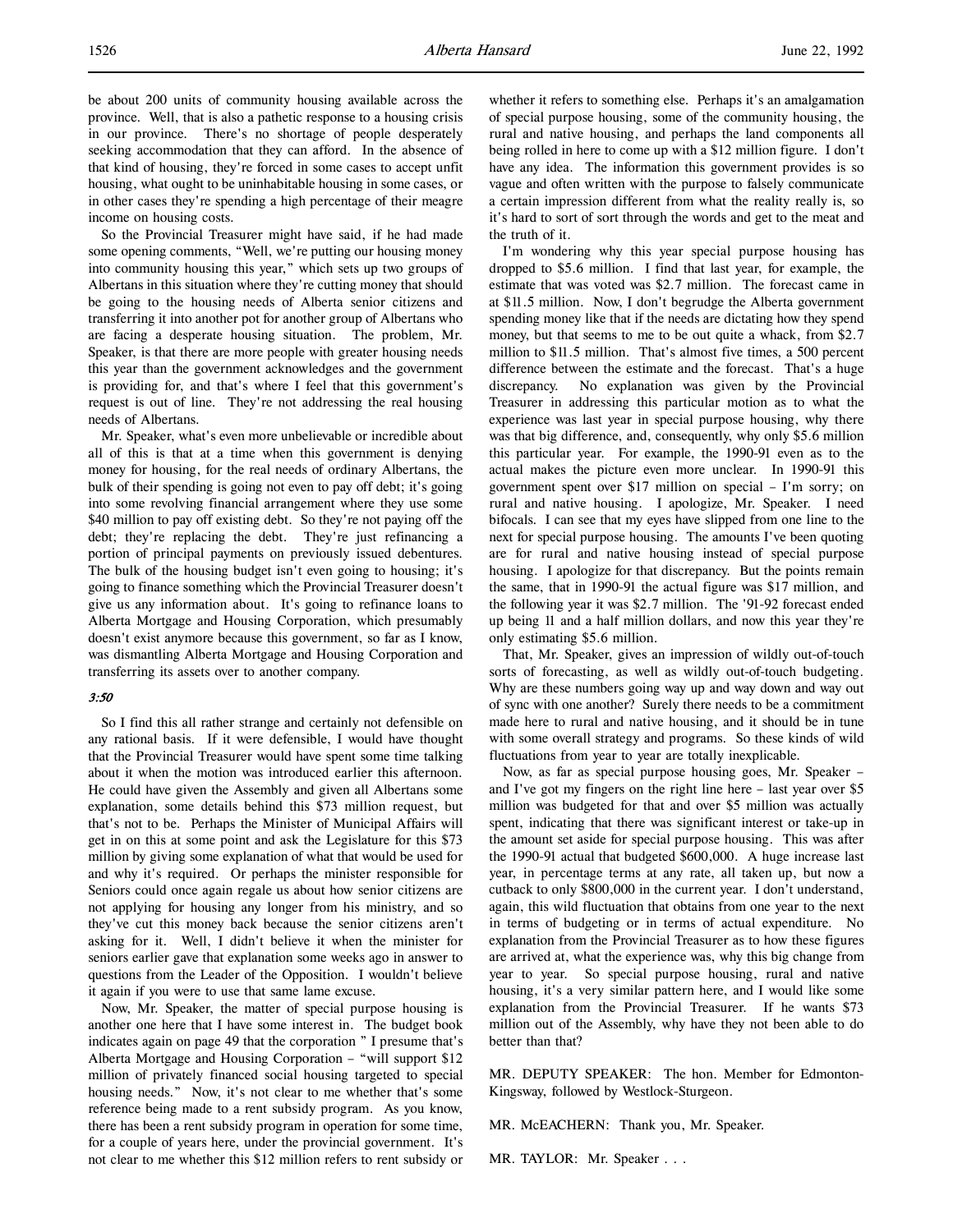MR. TAYLOR: Thank you, Mr. Speaker.

MR. DEPUTY SPEAKER: Order please.

MR. McEACHERN: I'll let him go first.

MR. TAYLOR: No, no, no. I'm sorry.

#### 4:00

MR. McEACHERN: There are a number of things I want to say about this motion, Mr. Speaker. The Treasurer is back on his perennial question: asking the House to approve money for the three Crown corporations in the Alberta division of the heritage trust fund that have been losing money ever since 1981. The first one he's asking money for is the Alberta Agricultural Development Corporation: "in an amount not to exceed \$50,000,000 in aggregate." That's about usual, although the figure has gone up and down from that number in different years. The second one, the Alberta Opportunity Company: "in an amount not to exceed \$30,000,000 in aggregate." That's a little high for the Alberta Opportunity Company, but it's often been over \$20 million before and as high as \$40 million, I believe, in some years. Third, the Alberta Mortgage and Housing Corporation: "in an amount not to exceed \$73,000,000 in aggregate." If you add them all up, that's \$153 million the Treasurer is asking us to okay from the heritage trust fund - I guess you can only call them expenditures; I think he calls them "investments" – into these three losing Crown corporations.

It's rather interesting that he calls them investments. They are in a sense, in that the debentures that are issued will command a rate of interest and that money will be paid back to the heritage trust fund. So if you take the heritage trust fund in isolation and look at that as an investment, it's like any other investment and should actually make money. Yet you and I and the taxpayers of this province all know that it's going to go into three Crown corporations which the taxpayers own through the heritage trust fund, quite frankly, having done this year after year after year and having funded these particular Crown corporations, and so we are really paying it back to ourselves and running the money around in a little circle. What that does, Mr. Speaker, is a rather odd thing to the books of the province. It allows the Treasurer to stand up and brag that we're getting 1 and a quarter billion dollars from the heritage trust fund every year. Every year about \$300,000 to \$400,000 of that comes from these three Crown corporations, which we all know are losing money every year. It's the most extraordinary little circle of passing money around from the Treasurer's left pocket – let's say the heritage trust fund pocket – into the Crown corporations, the Crown corporations pay it back to the heritage trust fund, and then the heritage trust fund puts the money into the Treasurer's right-hand pocket, and the Treasurer says: "Gee, look; I'm making more money with all this money from the heritage trust fund. Isn't this wonderful?"

So this silly little triangle that the Treasurer has developed – I've often asked the Auditor General why he tends to spend so much time complaining about how the Treasurer handles the deemed assets. He took a little less time this year. The whole world knows that the Treasurer is now the only person in the world who thinks that the deemed assets are somehow part of the \$15.3 billion that he claims is in the heritage trust fund. Everybody else knows that the financial assets are around \$12 billion. The deemed assets are not supposed to be counted because the

Auditor General has made such a point of saying that year after year after year. The other day I thought he had even Dick Johnston convinced, until he stood up in the House and said otherwise. The Treasurer of this province said: no, no; there's still \$15.3 billion in the heritage trust fund.

I say to the Auditor General and to the Treasurer of this province: when are you going to sort out this other mess with these three Crown corporations and get the books organized in such a way that the people of Alberta have some kind of understanding of what's really happening with the finances of this province? Clearly, it's a circular passing around of money in a way that's totally confusing to the population of the province. Nobody really believes the Treasurer anymore when he says anything about the budget. In fact, he brought in the Spending Control Act, Bill 36, the other day. In it he lists those things that will be counted, and guess what, Mr. Speaker? These three expenditures, if you wish to call them that, are not going to be counted as part of the budget that's under the control of his spending limits. Another year, in other words, he might come back and ask for twice as much and not have to worry about the 2.5 percent increase allowed this year, 2.25 next year, and 2 percent the year after. It has no effect on this particular expenditure, and it is an expenditure.

I want to spend a few minutes on the Alberta Mortgage and Housing Corporation. If you look at the last financial statement we have for the heritage trust fund, you'll find that the Agricultural Development Corporation had about a billion dollars of investments in the Alberta division of the heritage trust fund. That doesn't particularly change in the Treasurer's projections for March 31, 1993, but what does change very, very significantly is the Alberta Mortgage and Housing figure.

On March 31, 1991, the Treasurer said that there was \$2.1 billion in the Alberta Mortgage and Housing Corporation from out of the heritage trust fund. That was down from \$2.9 billion the year before. Now, he projects in his budget book for 1992 that by March 31 of 1993 the amount in the Alberta Mortgage and Housing Corporation will be \$1.6 billion. That's a significant drop, although I suspect that it's not the whole picture, because what the Treasurer tends to do in his address in projecting the heritage trust fund revenues is he doesn't really tell us what he's going to do in the current year of the budget; he tells us what happened last year. So I suspect that his figure of March 31, 1992, would be a more accurate figure to say what he shows in this statement.

In any case, what it does make clear is that the Alberta Mortgage and Housing Corporation is dropping in value rapidly. The Treasurer of course puts this forward as a good thing, as does the Minister of Municipal Affairs, saying that they are rationalizing the investment in housing and particularly single-family housing recently. They have also been rationalizing since 1981 the incredible debt load incurred in the Alberta Mortgage and Housing Corporation when the real estate market collapsed in 1981, and that's what's been going on for the last 12 years. We have seen the government pump into Alberta Mortgage and Housing year by year often as much as \$200 million and even \$300 million a year to make up for some of the shortfall, some of the losses of the company. We have seen them build up the amount of money that Alberta Mortgage and Housing has been allowed to carry on their books up to the neighbourhood of \$600 million. We have seen them every year write off anywhere from \$150 million to \$300 million in bad debts.

So, Mr. Speaker, we have seen the biggest boondoggle of all boondoggles, probably bigger even than NovAtel, although NovAtel is more obvious and more ridiculous in the concentrated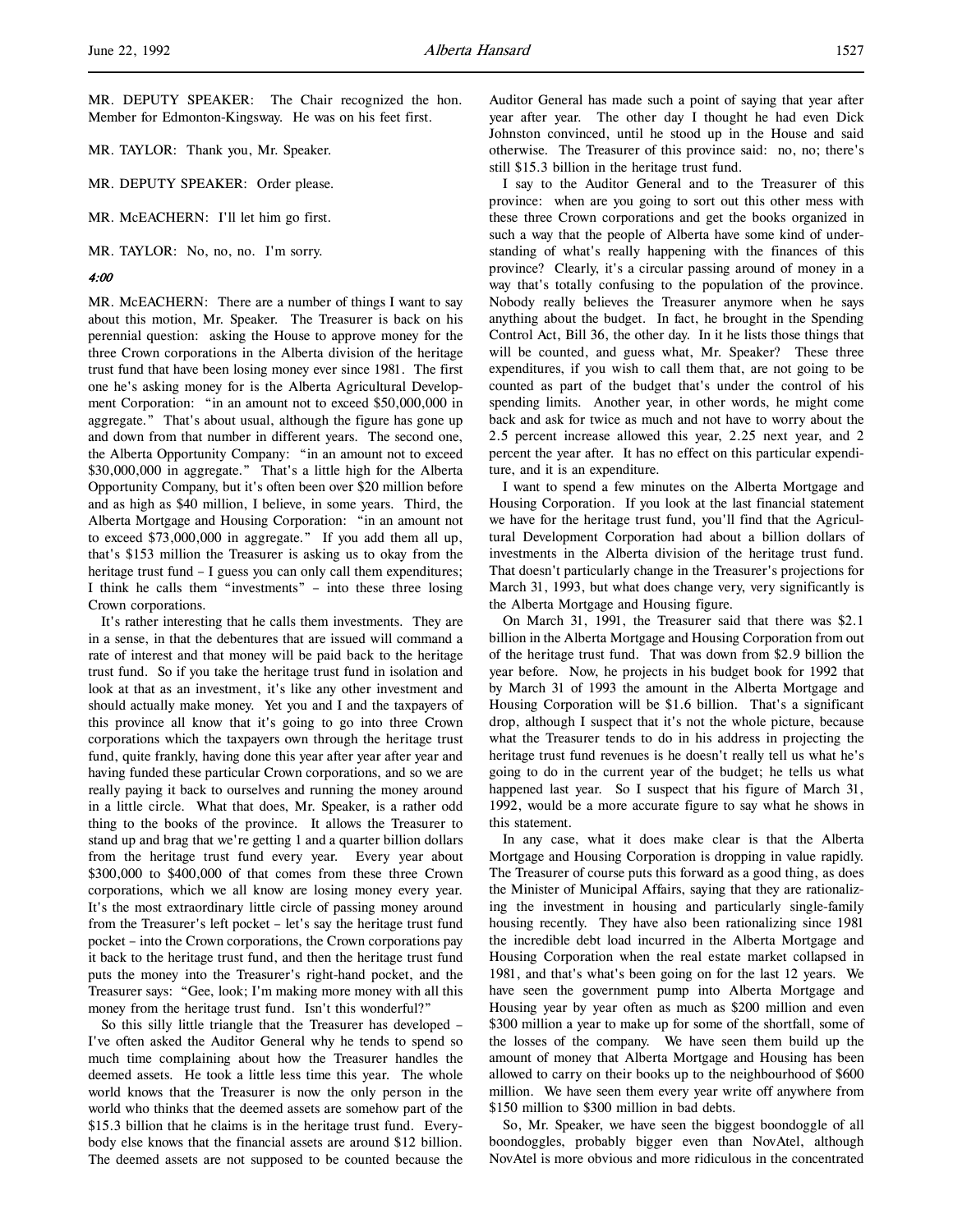way in which we're seeing it. Alberta Mortgage and Housing has been an incredible mess that this government created. In the late '70s and early '80s they ran around the province buying up land all over the place at inflated prices and became by far the biggest landowner in the province, and it's mostly those losses that have been the reason for the gradual write-down of the value of the portfolio of the Alberta Mortgage and Housing Corporation.

We have said all along that instead of financing Alberta Mortgage and Housing this way, through the heritage trust fund and having this circular financing arrangement that the government has built up, to the extent that it provides seniors' housing and low-cost housing, Alberta Mortgage and Housing is a worthwhile social program that this party is quite willing to support and in fact probably more generously even than the government. We would not mind if the government spent that money under the Department of Municipal Affairs, where it belongs, and said straightforwardly to the people of Alberta, "Here is this program, and it's going to cost us this much money each year." That's where it should be, and that's how it should be financed. Anything else is just a charade to cloud the books and cover up the mess.

You know, it's really interesting that the Auditor General finally persuaded the Treasurer this year – and it held up the public accounts for about five months. Well, that's what the Treasurer claims. Actually he's been releasing the public accounts later and later each year, trying to get them closer and closer to the time when he brings in his budget so that the population of Alberta has three budgets all at once to try to comprehend and it keeps everybody confused about what's going on. In any case, he claimed that the Auditor General was refusing to sign the public accounts and that's why he didn't put them out in October or November. He held them over right until the Friday before he brought in his budget, which I believe my colleague said was on April 18 this year. In any case, finally the Auditor General persuaded the Treasurer that he should account for losses when they occur.

#### 4:10

Now, certainly Alberta Mortgage and Housing has had more than its fair share of losses that should have been accounted for further back. What the Treasurer did, I believe as a countermeasure to the Auditor General's suggestion, was to say, "Well, okay; we'll do that," although what he has preferred and has been doing is put forward as far as possible the accounting for any losses. That's been the program in the past. The Auditor General says, "No, they should be accounted for the minute you know that they're going to occur." So the Treasurer said: well, okay, if we're going to do that, then we're going to take, for instance, all of the losses since I became Treasurer and Don Getty became Premier, and we're going to put all those losses back into the years in which they were first known to the government.

 Now, I think that's totally unfair and quite ridiculous, Mr. Speaker, because while it's okay to change accounting principles, you change them from the year forward when you change them, and you explain to people how the books were a little different than last year's books. You might even rewrite last year's numbers in the new book so that you can contrast what happened last year to this year; in other words, use the same terminology in both cases. Rather than have people trying to compare apples and oranges, you want the same procedures to be used so that you can make the comparison to last year when you see this year's numbers.

So I would have understood if the Auditor General and the Treasurer had decided to present this year's public accounts –

now, this year's public accounts really means the 1990-91 budget year, right? If they had changed the year before that's numbers also to conform to the new accounting procedures, I would have understood that and said that's a good thing to do. But the Treasurer wasn't satisfied with that. He said: we're going to project these losses right back to when we first knew about them. So we have the rather ridiculous situation of accounting for the losses in the credit unions right back to 1985-86, a year in which there was a balanced budget, and it now has a \$700 million loss for that year, totally upsetting all the figures for the last six years that this government has been in power. Of course, the Treasurer sees that to his advantage because it means it's going to shove a lot of numbers that are going to affect budgets last year, which still haven't been accounted in public accounts yet, and this year and next year – he's going to take all those kinds of numbers and shove them back into previous years that people have already forgotten about.

If you carried that idea to its logical and ridiculous conclusion, you would take the losses in Alberta Mortgage and Housing Corporation and push them all back into the year 1981. You would do the same thing with AADC, and you'd do the same thing with Alberta Opportunity Company. Clearly that is nonsense. If you did that, I am sure that the 3 and a half billion dollars which was the investment in Alberta Mortgage and Housing when we were elected in 1986 would have had to have been written down back in '81, even before we were elected, to something in the neighbourhood of \$2 billion or maybe even less. Mr. Speaker, clearly that is sheer nonsense, and so I wish the Treasurer would quit messing us around with all these numbers and these weird ways of accounting for the dollars in this province.

What this financing of the Alberta Mortgage and Housing and AADC and Alberta Opportunity Company out of the heritage trust fund does is set up a circular system that just makes it confusing to everybody as to what's going on. You have no way to really check, particularly in the Alberta Mortgage and Housing one, how much of the money is actually lost due to purchases of land that should never have been made, how much is due to proper spending on seniors' housing and low-cost housing for people who can't afford very much for their houses. It leaves everybody wondering exactly what's going on because the dollars just chase each other in a circle. You just have to cut into it at different points and say, "Well, this is what we know is happening," but it still doesn't tell you the cost of those programs. The only person who really knows that is the minister. Sure, he puts out an annual statement each year and there is some breakdown, but it still leaves the overall picture confused when you try to claim that the companies that are losing money are making money.

Mr. Speaker, I don't understand why the Treasurer should come before this Assembly, put this motion on the Order Paper every year and say: if you don't agree to these expenditures, then you're against helping farmers through the AADC or helping small businesses through Alberta Opportunity Company or helping seniors or against low-cost housing for people with low incomes. We're not against those things. People on this side of the House would be more generous in those programs, I say, than the present government, but we would not waste so much money on the NovAtels and on the speculative land investments that they got into in the late '70s that caused the problem with Alberta Mortgage and Housing.

So the Treasurer, because he does not look after the dollars of this province properly, because he does not explain what's going on properly, has no right to ask this House for this money, and I for one am not willing to give it to him.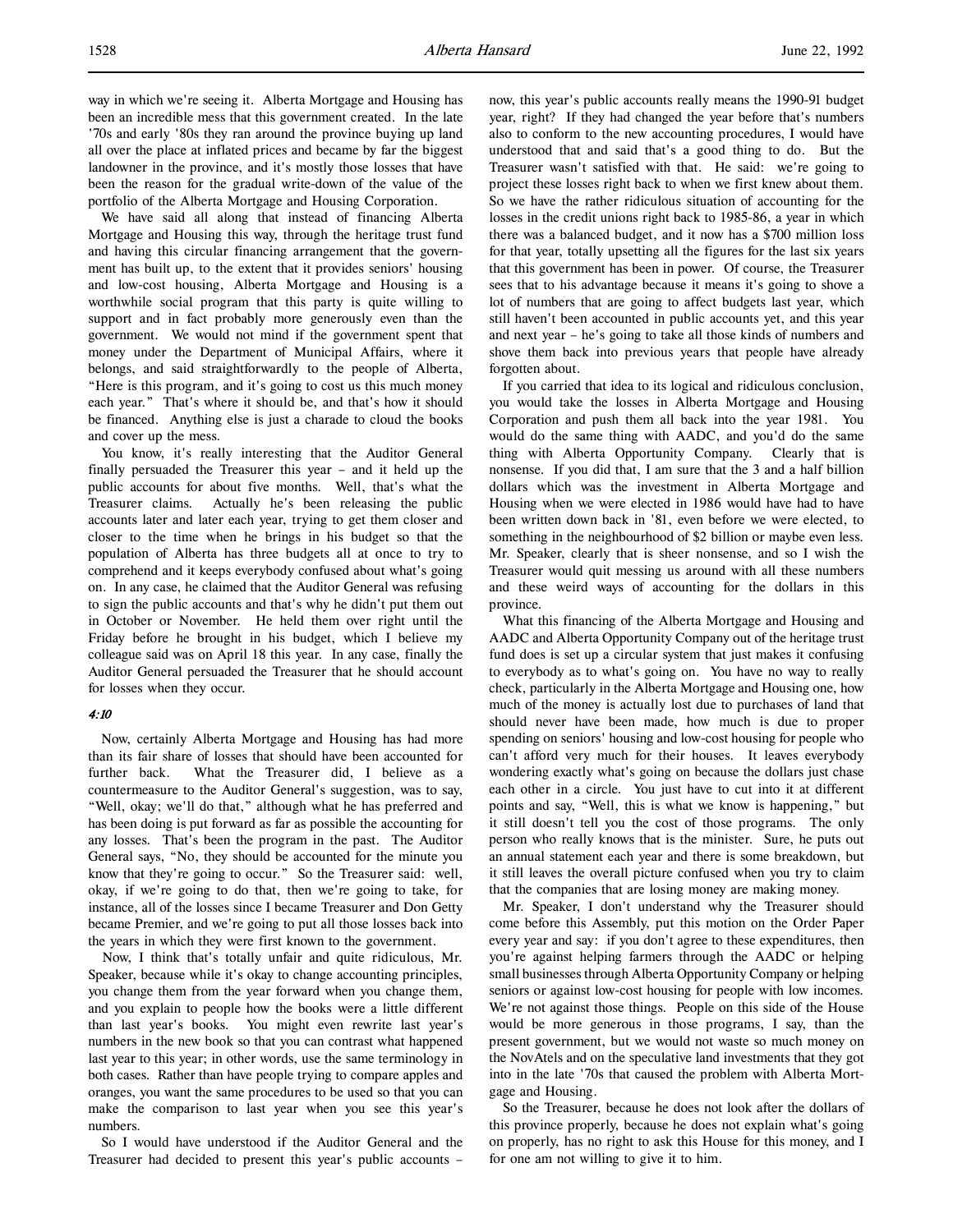MR. DEPUTY SPEAKER: The hon. Member for Westlock-Sturgeon.

MR. TAYLOR: Thank you, Mr. Speaker. I notice the minister is not here, but I actually want to appeal more to his caucus than I do to the minister because I think I sometimes find fellow souls over there more often than in the front bench.

One of the things I want to touch on, because I don't want to get into the details that maybe later speakers will speak on, is whether we shouldn't be backing off now and looking at this whole area of supplying government moneys to mortgages, to farms, to businesses, to opportunity companies and taking the realization that if you look at the history of the capitalist system for the last hundred years, we're now moving into an era where banks – and there's a great deal of private money out there. As a matter of fact, interest rates – as you know, prime is down to 7, 7 and a half, and the Bank of Canada is at 6 percent. Now is the time when the government or any government, particularly one that likes to call itself conservative, should be taking a look at their whole card and wondering whether they should be in the financing business at all, of any sort, whether it's housing, farming, or anything else.

There's a lot of private capital out there, and maybe the government would be better off trying, through the means of maybe the odd little grant here and there or a tax incentive system, to get the private sector to put up the lion's share of the money. We should be putting our own money in it, and by doing that, we'd save ourselves a great deal of overhead. We'd get ourselves out of bollixes like NovAtel, because there will be others that will come along, and I don't care – this government is going to be the one that's going to take the brunt of that. I'm afraid that if we or any other party had the kind of money that this government tried to get rid of in the 1970s and '80s, we'd have made some awful boo-boos also. That doesn't give them an excuse to get re-elected again. Times have changed. At that time one of the things was that we had surplus money. We had money running out of our ears from the oil and gas and what the federal government had left us and what we had in our funds, so we set up these organizations, literally to try to push the money we were getting out. We had two choices. We could have done the Alaska choice and started saying, "Well, we'll distribute our largess amongst the taxpayers." But no, we said, "Maybe the taxpayers aren't smart enough to do it that way, or on the other hand we might cause too much inflation." Instead, we taxed or took the money away and then we went into the banking business.

All I'm saying now when I address this motion is that the government seems to be continuing to make the mistake. They're expanding, going into getting more money, going into doing more banking, more lending. I maintain that through the trust companies and the banking industry we now have out there, we have plenty of people to weigh the credit risk and to look at the responsibilities and the opportunities, whereas our bureaucrats and elected representatives – politicians are probably the last people in the world that are good investors. They have no business – nor do the bureaucrats they hire, who I don't think are that much better. The free, competitive interplay of a number of banking and trust institutions with the cheap money that we can now get should be the ones that should be taking over the sector.

What we should be doing is seeing Bills from this government on how to get out of business, not how to get into the lending business. I know, I know: your cabinet minister is measured by the number of employees he or she has. They in turn have a bunch of bureaucrats under them saying: "Go out and get some money. We can do this good and that good. We'll create this

many jobs, and we'll do this and do that." They're doing all sorts of wonderful things. All I'd like to do is get up and appeal to you backbenchers that when the cabinet comes up and starts asking for more money, you start saying, "Hey, fellows, there's lots of money out there; let somebody else supply it." We should be cutting back and getting out of business, not getting into business. Thank you.

4:20

### MR. DEPUTY SPEAKER: The hon. Member for Edmonton-Mill Woods.

MR. GIBEAULT: Thank you, Mr. Speaker. I have a few comments on Motion 23 as well this afternoon. In terms of Alberta Opportunity Company, I have to say that I have trouble voting for this allocation of funds from the Heritage Savings Trust Fund, because while we're being asked to approve "an amount not to exceed \$30,000,000," I wonder if we're really getting the bang for the buck out of AOC that we should be getting. I know that in my constituency of Edmonton-Mill Woods there are a number of enterprising people who've been very interested in trying to establish new businesses that would provide new services in the community and provide employment opportunities where we need them so badly in this time of high unemployment. I always thought that Alberta Opportunity Company was supposed to be the kind of agency that tried to support people who have a sound business plan but who were not able to get financing from the traditional lenders, the chartered banks and so on. Yet I'm not aware of many – in fact, I might even be able to say that I'm not aware of any – constituents who have applied for financial support or capitalization through Alberta Opportunity Company who have been successful.

So if Alberta Opportunity Company is simply going to conduct itself like the banks, then I have to wonder if we're really on the right track there, Mr. Speaker. As I said, the small businesses are the ones that create the new ideas and come up with innovative products and services and so on and are a boon to the economy. They are the people who get new ideas going, new services going, and as many of the reports and figures have shown, they are the ones that create most of the job opportunities in the economy. So in terms of Alberta Opportunity Company, it really ought to be very aggressive and show perhaps more initiative in trying to capitalize some of these new business enterprises. I think that if we were to do that, then I'd be more inclined to support it, but as I said, Mr. Speaker, it's difficult for me to do that and give my support to Motion 23 here this afternoon when my own experience with this agency and my constituents' experiences with this have not been very positive.

In terms of the housing allocation for Alberta Mortgage and Housing Corporation, Mr. Speaker, I would only say that I'd have to be a little more convinced as well in terms of the utility of the money we're being asked to allocate here. I know that in my own constituency I haven't seen very much in terms of what we could call social housing being supported and developed. We used to have a number of multifamily projects, co-operatives and one kind of housing development or another, but in recent years virtually all of the new development in my constituency has been very upscale, single-family housing, which is fine for those who can afford it, but a lot of those houses are going for \$200,000, a quarter of a million dollars, and more, and that's well beyond the ability of most people who work honestly for a living in our economy. So I think we need to get some assurance that this \$73 million is going to do something to meet the demand and the need for the low and modest income.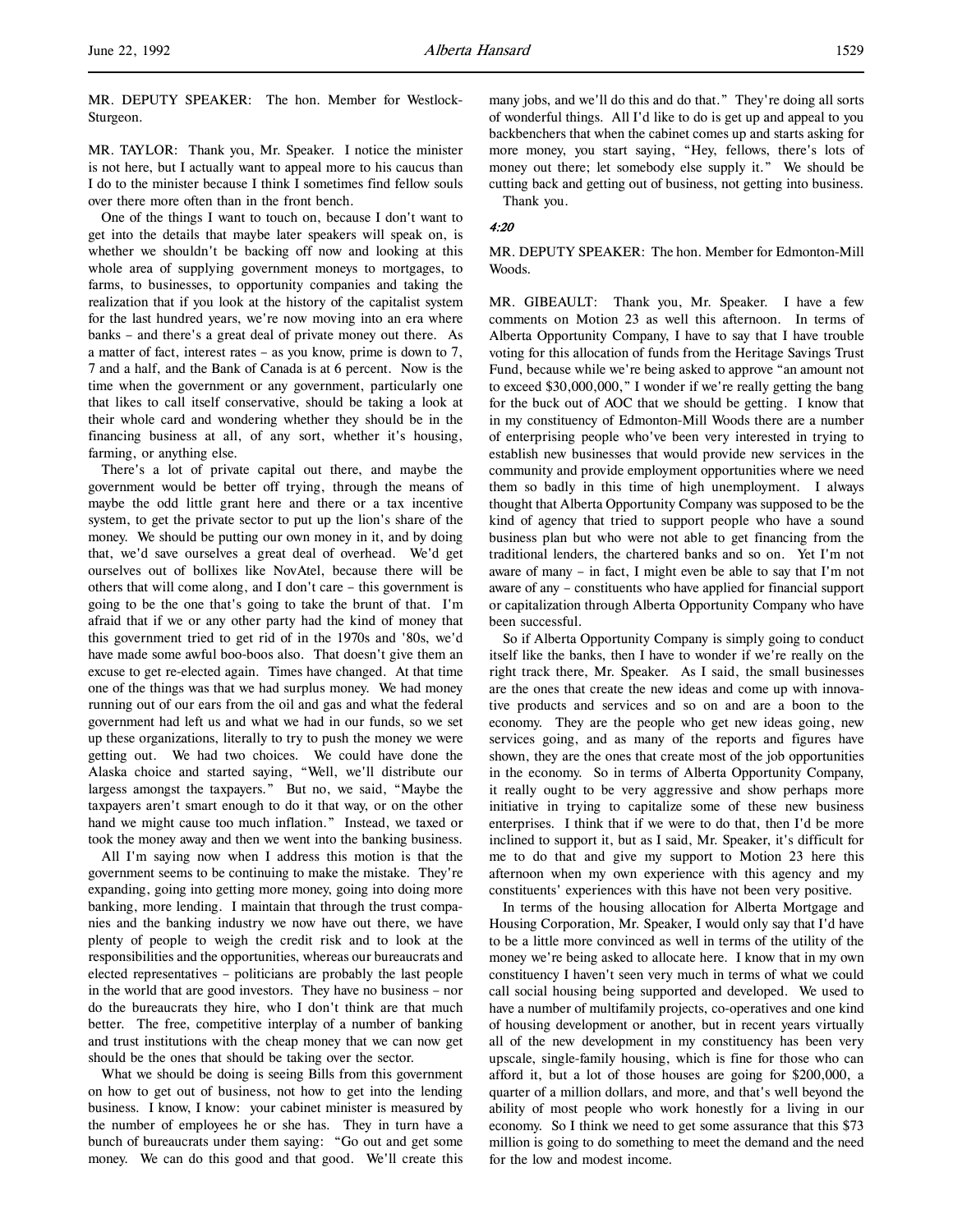I haven't heard the sponsor of this motion, the Treasurer, tell us whether any of that is going to be targeted for co-operatives, housing co-ops. You know, Mr. Speaker, that the federal government has totally absconded and rejected its commitment to cooperative housing as a federal public policy. I would have hoped that the Provincial Treasurer would have been able to say something encouraging in terms of the provincial government trying to fill that void, because co-operative housing has been proven to be an extremely successful alternative housing mode. Several members of our own caucus here are or have been in recent years members of housing co-operatives and know how important they are as a component of the overall complement of housing stock.

So, Mr. Speaker, without some more explanations and assurances, I would have difficulty supporting Motion 23.

MR. MITCHELL: Mr. Speaker, I'm rising to say that we will oppose this motion. This motion is very difficult to accept, particularly with respect to the Alberta Mortgage and Housing Corporation allocation contemplated under the motion. The problem is that Alberta Mortgage and Housing Corporation's balance sheet raises some very, very serious unanswered questions, questions which the Treasurer and the minister have consistently refused to answer.

I would like to draw the Legislature's attention to the consolidated balance sheet for March 31, 1991, of Alberta Mortgage and Housing Corporation. There is this entry called net deficit, \$461 million, dangling at the bottom of that balance sheet. That admittedly is down from the preceding year, in which it was \$581 million.

AN HON. MEMBER: What page?

#### MR. MITCHELL: Page 6.116.

The fact is, Mr. Speaker, that there is an unfunded deficit allowed to dangle at the bottom of this financial statement. I am surprised, in fact, that the Auditor General would even have signed these financial statements. He says he's done that consistent with generally accepted accounting principles. I don't know what generally accepted accounting principle would allow a \$461 million unfunded deficit to dangle at the bottom of a financial statement. [interjection] It's the NovAtel generally accepted accounting principle.

Mr. Speaker, the fact is that the government hasn't come to grips with this particular deficit, and they're still pumping more money into Alberta Mortgage and Housing Corporation. It may be that that money is required to do something worth while, but until such time as we know what is the status of a deficit of that size and what is the government's plan to do something about that deficit, it's very difficult for us to responsibly authorize this \$73 million expenditure out of the Heritage Savings Trust Fund.

I would like to point out to the Legislature that the Alberta Mortgage and Housing Corporation debenture with the Heritage Savings Trust Fund has amounted to, at its maximum, I think about \$3.2 billion. It's important to note that over the last nine or 10 years in total the government of Alberta's General Revenue Fund has subsidized Alberta Mortgage and Housing about \$2.8 billion or \$2.9 billion. That means that the General Revenue Fund has actually subsidized Alberta Mortgage and Housing Corporation in an amount equal to the total debenture it has received from the Heritage Savings Trust Fund. So in fact that debenture has been sustained or fulfilled, as it were, only by subsidies from the General Revenue Fund. What makes this even worse is that the minister, the Treasurer, takes a great deal of delight in telling people: look how well the heritage trust fund is doing; look at the

earnings we have on these investments we've made in the heritage trust fund; look how that money is coming to the General Revenue Fund to offset taxes and so on. Well, in fact, Mr. Speaker, the only way that Alberta Mortgage and Housing Corporation has ever been able to pay the interest it has owed the heritage trust fund, which in turn is paid to the General Revenue Fund, is by the General Revenue Fund subsidizing Alberta Mortgage and Housing Corporation.

This is the most blatant form of circular accounting, and how this government can stand up and in addition to not answering any questions or giving us some idea of how it is that the \$461 million unfunded deficit is ever going to be dealt with, in addition to not acknowledging that they are only able to sustain the earnings on the heritage trust fund on investments like this by in turn subsidizing these companies, in addition to the fact that this company has been subsidized by about as much as it's been loaned by the heritage trust fund over the last 10 years – Mr. Speaker, it is almost incomprehensible that we would be asked under those circumstances, in light of that lack of information and lack of proper explanation, that this Treasurer would have the gall to ask us to advance another \$73 million to this corporation. The fact is that these people here can be irresponsible, but now the Treasurer is actually asking the rest of us to be irresponsible, and we categorically can't do it.

MR. DEPUTY SPEAKER: The hon. Member for Vegreville.

MR. FOX: Thank you, Mr. Speaker. I'd like to speak to just one part of Motion 23. That would be part one, with respect to the Alberta Agricultural Development Corporation and the \$50 million in aggregate the Provincial Treasurer is asking be given to the ADC for the coming fiscal year's operation. I must say I look forward on an annual basis to the Treasurer's soliloquy on funding for ADC and AOC and AMHC and the requisite amount of scorn he heaps on members of the opposition for our anticipated lack of support for the motion he puts forward. He likes to imply that we don't support his motion, we don't support housing or farming or programs for entrepreneurs in the province of Alberta.

# 4:30

I hope it's been made abundantly clear to the Provincial Treasurer and his colleagues that when we vote on this sort of thing, if we vote no on this motion, for example, it's because we have no faith in this government's ability to manage the money given to them. There's absolutely nothing in the record over the last six and a half years that would indicate the Provincial Treasurer or indeed anyone in that government knows how to manage anything. They're good at running the economy all right, Mr. Speaker. They're good at running the economy right into the ground. I'd be willing to bet – if I had the money to speculate and the time to do a survey, I'd like to give \$20,000 to any one of those 58 government members and see if they could run a popcorn stand without going broke, without driving the taxpayers of the province into debt on the operation. So the general concern, the background concern we have in granting any sums of money to the Provincial Treasurer and his colleagues is their obvious, time-honoured, proven inability to manage money.

That being said, I do think there's an important role for the Alberta Agricultural Development Corporation to play in the agricultural community in 1992. Though I've often expressed concerns and been outright opposed to some of the policies of the ADC, the lending policies that have been in place in years past – and I articulated them last week – and sometimes expressed great concern about the foreclosure practices of the ADC, in general I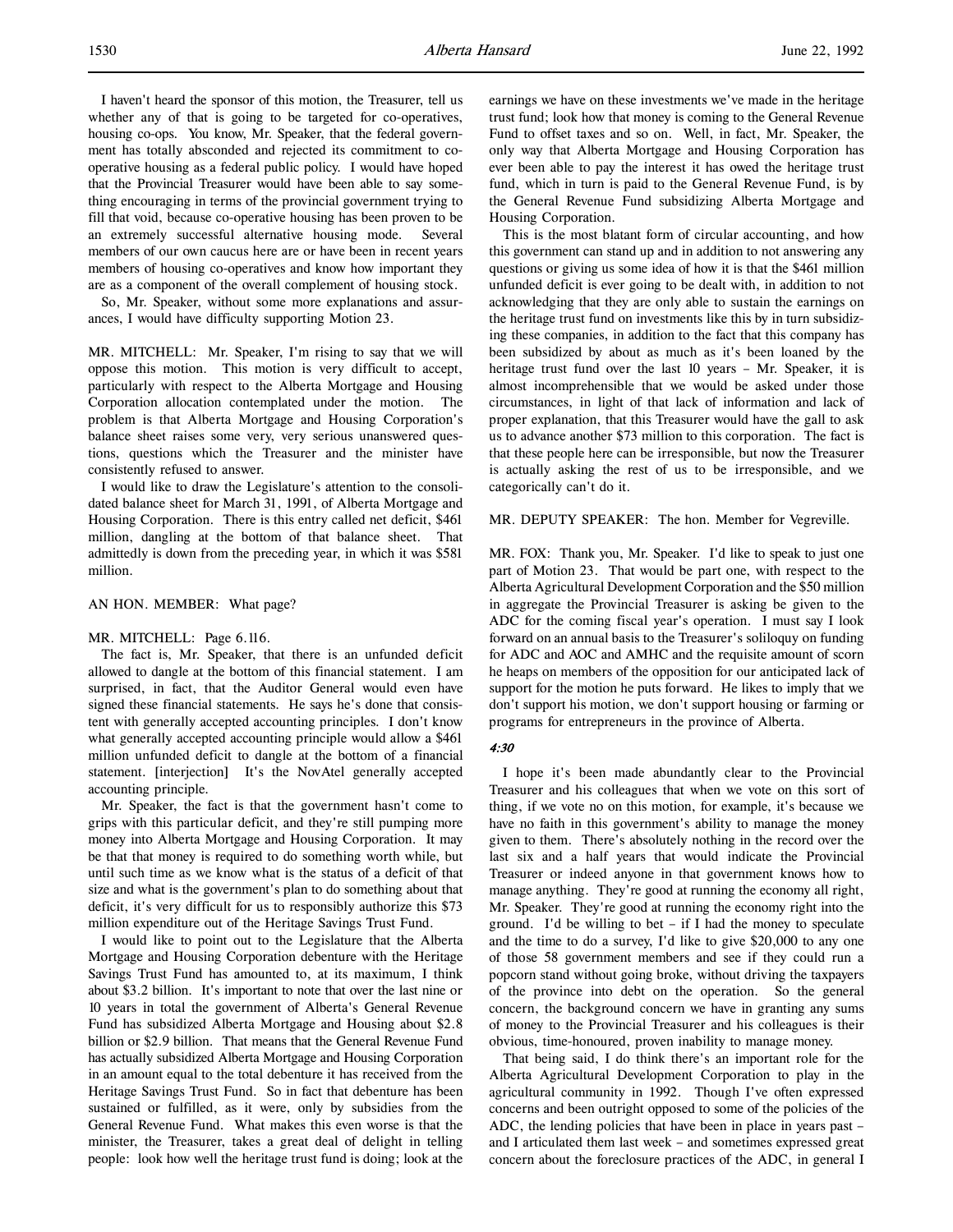Indeed, I was advocating in this Assembly in question period last week – the Provincial Treasurer may be interested in this; the Minister of Agriculture was going to brief him about my queries that day, pass them on – wanting to point out that if you compare the cost per billion of loan administration through the ADC, you can see that they consume about \$11 million a year to administer a portfolio that approaches a billion dollars in outstanding loans. Compare that to the farm credit stability program. The government set up this program ostensibly to help farmers. It does, but when you examine it, it benefits bankers in a much more generous way. That program, just slightly over \$2 billion in outstanding loans, Mr. Speaker – the banks get 58 and a half million dollars for administering that \$2 billion loan portfolio. The inefficiency is obvious. The sweetheart deal negotiated with the banks is scandalous and needs to be examined by this Provincial Treasurer.

I think one can see in a hurry that you don't have to sharpen too many pencils to figure out if that \$2 billion portfolio that is now in place, arrangements negotiated, very little risk to the banks because some of the loans are guaranteed up to 80 percent – contrasting that with the ADC loan portfolio that requires a lot of management and their beginning farmer loan program is relatively higher risk, risk fully assumed by the public, I think you can see that if we were to turn over the administration of the farm credit stability program to the ADC, granted the cost of administration in the ADC would increase, of course, but it sure as heck wouldn't increase by \$58.5 million. I'd be willing to venture it wouldn't increase by much more than \$10 million when you work through it, which would mean we could save the taxpayers between \$40 million to \$48 million a year by changing the administration of the farm credit stability program. I should point out that that amount would cover the amount in aggregate that the Provincial Treasurer is asking the Assembly for today for the ADC. That point needs to be made. It has not been addressed by the Provincial Treasurer in terms of the inefficient administration of the farm credit stability program.

I guess what I'm doing is sticking up for the ADC and trying to tell people that all things considered, we've got an administration that seems to be pretty efficient and can certainly be improved upon. I await the Provincial Treasurer's comments.

MR. JOHNSTON: Mr. Speaker, I've listened with some interest to positions taken by the members of the opposition, who dance very carefully on the head of a pin on one hand, suggesting that they are strongly in favour of providing money to these three entities and therefore obviously committed to the end-point objective of ensuring that housing, social housing in particular, agriculture – young farmers certainly – and small business through the AOC are funded by the heritage fund.

### [Mr. Speaker in the Chair]

It's always quite remarkable to see how they are on both sides of the issue: as always, on one hand reluctant to transfer money from the Alberta Heritage Savings Trust Fund to these particular entities, and on the other, full of all kinds of criticism for the way in which the process works. It seems to me that to do nothing would be their policy . . . [interjections]

MR. SPEAKER: Order please. If the various members would like to meet with each other, especially over here, we have nice facilities out back and it's springtime, I understand.

AN HON. MEMBER: Summertime.

### MR. SPEAKER: Thank you for the correction. Please continue, Provincial Treasurer.

MR. JOHNSTON: Accordingly, Mr. Speaker, the opposition parties would rather opt for doing nothing than try and frame a policy which is dynamic to the times and reflects the ongoing transition all these receiving entities are facing.

I should say, Mr. Speaker, that the opportunity to debate this resolution of course confirms what we have said all along about the investments from the Alberta Heritage Savings Trust Fund, that there is a very full and complete opportunity to put forward ideas about how the Heritage Savings Trust Fund should operate. This is one more opportunity for the Legislative Assembly to be involved in the decision-making process inside this important vehicle, a vehicle which has allowed the diversification of our economy and has allowed us to do unmatched investments in particular assets, special assets which are the envy of all other provinces.

I won't spend much time on that particular aspect, but I will spend some time talking about what has been a success story in terms of our diversification attempts and our attempts to cope with rapidly changing situations in the small business sector, agriculture, and the dynamic area of housing. Accordingly, Mr. Speaker, that's why we're providing these dollars to these entities, and that's why I want to just say a few words about three of the areas.

First of all, with respect to the Alberta Mortgage and Housing Corporation, which in fact has a request here for some dollars, the heritage fund will be providing some money to the AMHC. We've heard the discussion here about wasted money. I tend to think that's the wrong position for the opposition to take. I do think, however, that inside the Alberta Mortgage and Housing Corporation, as the minister may in fact comment upon, there have been some dynamic changes. In fact, the portfolio has been changed considerably over the course of the past year. Looking at the Heritage Savings Trust Fund, for example, one will note quickly that the fund's investment in the Alberta investment division, which is a segmented part of our assets, has in fact been reduced over the past year, not increased. In fact, AMHC has repaid money to the Alberta Heritage Savings Trust Fund. Of course, that's because we have been moving mortgages out of our portfolio, both the conventional home mortgages and other kinds of mortgages, including the so-called core housing incentive program and the modest apartment program.

So the company is rethinking its position. Many of the activities have been taken back to the department, but there is a core which is still being funded by the Heritage Savings Trust Fund. That core in particular is presented in tables B2 and B3 in the Budget Address. Many people have drawn attention to that. I'll simply confirm what is in there and note that of the changing dynamics of the housing situation that I talked about, we have in fact moved in a very large way from the conventional house mortgage. Accordingly, we are then refocusing our dollars in that area of social housing, so-called social housing, which may include such groups as the senior citizens, for example, very difficult situations in terms of the inner-city demand for housing spaces, low-income housing, and handicapped housing.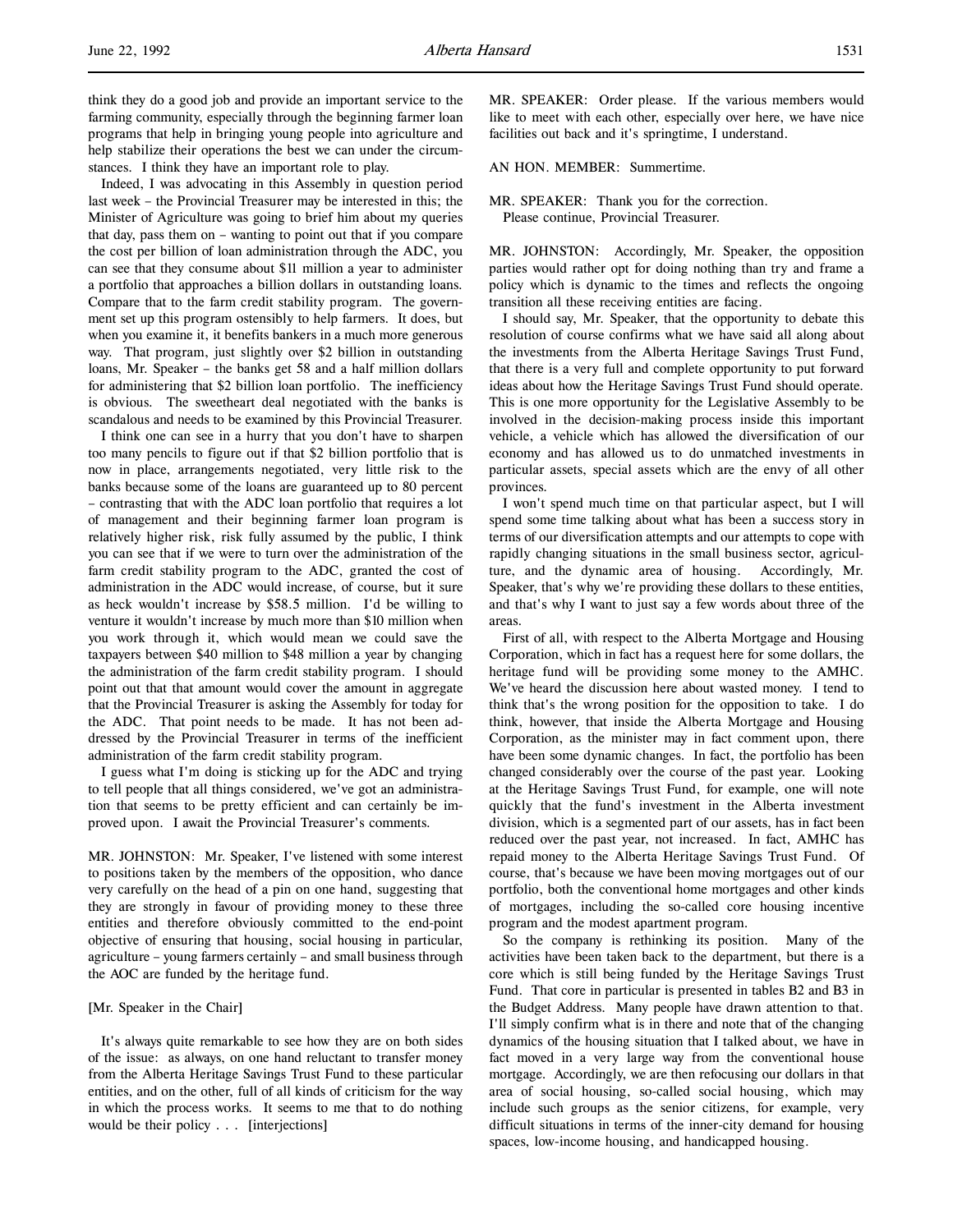### 4:40

Now, the opposition across the way resents this; they resent us providing dollars to these housing demands. But what we're doing as a government is responding to the new changes, the new societal needs in terms of housing. We've responded with the dollars, and we're fortunate that we have two vehicles for doing that: one, the heritage fund is a source of money, a large amount of cash, over \$12 billion in cash; and of course the Alberta Mortgage and Housing Corporation, as operated through the Department of Municipal Affairs, has the expertise to allocate on a priority basis dollars for these projects.

Now, some concern has been directed to the area of specialpurpose housing. I won't spend much time here except to say that this is not just housing funded by the government. Here the government takes a complementary role and assists the private sector and in fact moves in should the private sector need additional dollars. That's why you see such variability in the budget between, say, \$600,000 one year, \$5 million the next, and \$800,000 the next. In fact, if you look at the total projects, as the budget points out, which are driven by our own direct assistance or by the private sector, the combination of both is quite constant. Clearly what can be seen here is that the proportion of our dollars going toward housing needs over the course of the past few years certainly has been focused on the social housing side more than anything else. So again, it's hard for me to understand the reluctance of the opposition parties to be positive about these initiatives, to talk about the new dynamics and the changes in the entity itself, to talk about the new priorities inside the Alberta Mortgage and Housing Corporation, and to confirm that we should be fortunate to have these assets to provide to AMHC to carry out its work.

Still further, on the Ag Development Corporation, what could be more important to Alberta than to provide a secure source of financing for our farming community both in terms of farming operations and in terms of agribusiness? That's just what the Agricultural Development Corporation does. Of course, we are funding here again additional money through the heritage fund for the Ag Development Corporation. As well, there are some dollars in Alberta Public Safety Services, who actually handled the drought assistance program, which I think flowed through the Ag Development Corporation for a while. Nonetheless, the call on the heritage fund for expanded financing for farming activities in my mind beats everyone's objectives. I think everyone agrees that agriculture is important to us and must be funded, and again we're providing that priority.

With respect to the Alberta Opportunity Company, I think the minister has said that AOC has gone through some interesting times. It is attempting to develop a venture capital fund. That's not funded from the heritage fund, Mr. Speaker, but funded by the General Revenue Fund. However, it does continue to provide a significant amount of money to support its activity. There are some property sales inside AOC which essentially will help the funding requirements, but it's going to issue at least \$30 million of debentures to the heritage fund over the course of the next year, and that will support its loan commitments and other disbursements, which will total some \$42.8 million. It's doing its business. It's at work serving Albertans' needs. It certainly is dealing with one of the important sectors of our community – that is, agriculture, the value-added sector – and ensuring that a strong source of money is available to Albertans.

Well, Mr. Speaker, those are my comments. As the Member for Vegreville points out, every year the opposition opposes it. Every year the opposition stands up and says: we don't want to put this money in there, we don't agree that agriculture should be a priority, we have no care for the social housing side, and we don't really care about small business. That's essentially what they say. The minister from Vegreville . . . The Member for Vegreville is absolutely right.

MS BARRETT: You're right. He's going to be a minister.

MR. SPEAKER: Order.

MR. JOHNSTON: That will happen when they put . . .

MR. FOX: Cows on the moon.

MR. SPEAKER: Or if he gets ordained.

MR. JOHNSTON: All of those are good ideas. What it does point out is that it will never happen, Mr. Speaker. We all agree with that.

What the Member for Vegreville has said is in fact right. They want to be on both sides of the issues, and they know that when I speak, I always say very clearly that the opposition parties have opposed this particular request for money. They always oppose it. They're hesitant to be on the proactive side, to be a part of the positive aspects of this investment. I like to remind people across Alberta when I speak that if you check the record, the opposition parties have voted against these very important aspects of the transfer to these key sectors of our economy. Now, they hedge their bets. They talk about administrative problems and they talk about what this government is doing with money, but I can tell you, Mr. Speaker, that when it comes right down to it, they're opposed to agriculture, to the diversification agriculture provides, to the hope the farming community has for the future during this depressed time of world wheat prices, prices moving up a bit but still generally depressed. They're opposed to the small business sector, because they would not have a small business sector at all; they'd have it all controlled by the central government. And they're opposed to social housing programs. That's what it comes down to, because I haven't heard one speech here suggesting they are in favour of what we're doing on this policy dimension.

Mr. Speaker, I hope Members of the Legislative Assembly in speaking for their own constituencies know how important these transfers and the work of these agencies have been to further the needs of Alberta, to further the needs of Alberta citizens in these key sectors. I would in fact support this resolution. The final opportunity to debate the spending of the heritage fund still is ahead of us, but this is one important step in terms of how we manage the heritage fund where all members of the Assembly are involved in the process, all have their say. I would look in the future to more positive recommendations than simply this negative, nay-nay-nay position.

Mr. Speaker, I move that this resolution be passed unanimously by the Assembly to show our support for these important priorities.

#### SOME HON. MEMBERS: Question.

MR. SPEAKER: There's a call for the question with respect to the motion. All those in favour, please say aye.

SOME HON. MEMBERS: Aye.

MR. SPEAKER: Opposed, please say no.

SOME HON. MEMBERS: No.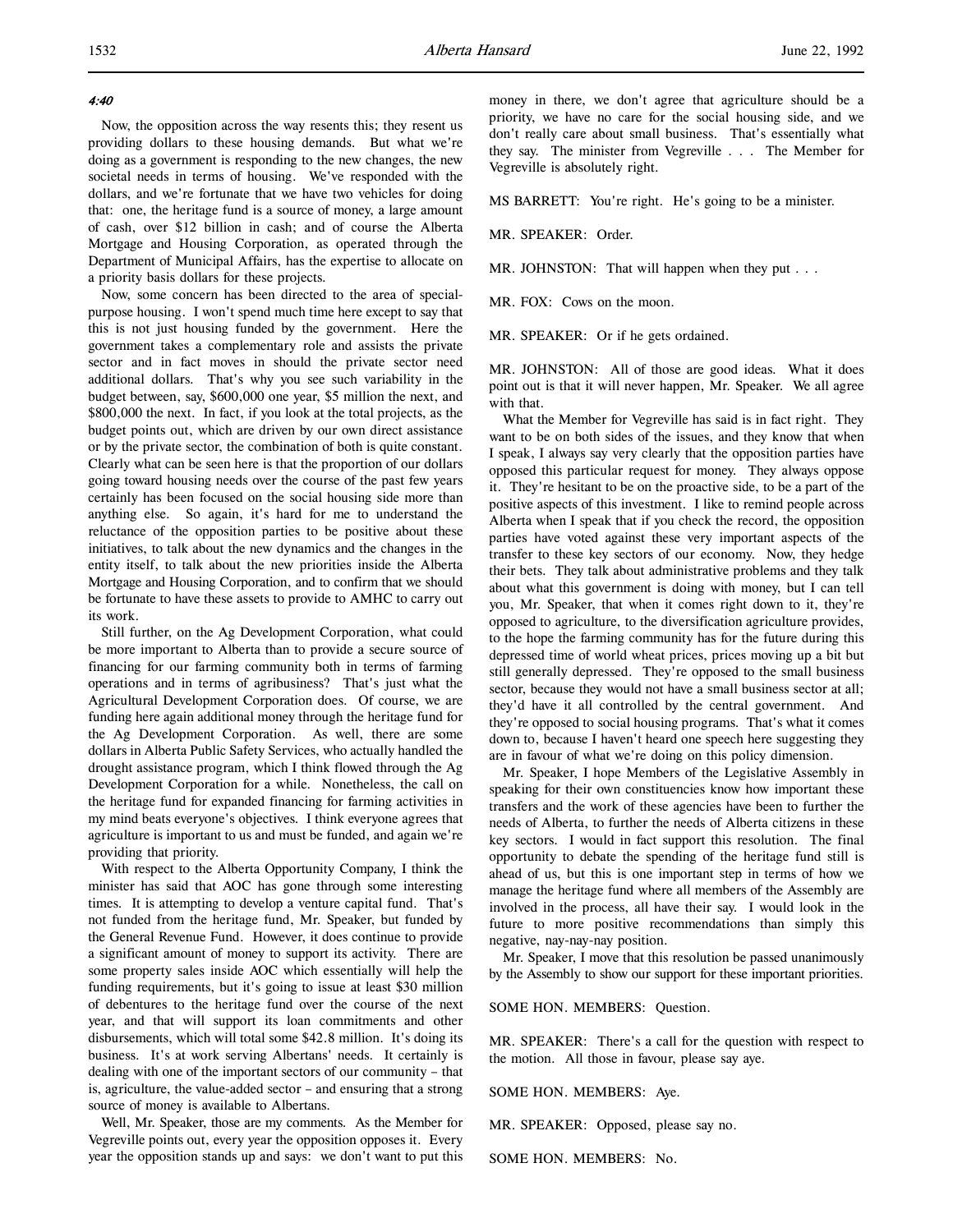[Several members rose calling for a division. The division bell was rung]

MR. TAYLOR: Point of order, Mr. Speaker.

MR. SPEAKER: There's no point of order. The division has been called. [interjections] Hon. member, that means the clock stops.

#### 4:50

[Eight minutes having elapsed, the Assembly divided]

| For the motion:     |              |               |  |  |  |
|---------------------|--------------|---------------|--|--|--|
| Anderson            | Fowler       | Moore         |  |  |  |
| <b>Black</b>        | Gesell       | Musgrove      |  |  |  |
| <b>Brassard</b>     | Gogo         | Nelson        |  |  |  |
| Calahasen           | Hyland       | Oldring       |  |  |  |
| Cardinal            | Johnston     | Paszkowski    |  |  |  |
| Cherry              | Jonson       | Payne         |  |  |  |
| Clegg               | Klein        | Rostad        |  |  |  |
| Day                 | Kowalski     | Schumacher    |  |  |  |
| Dinning             | Laing, B     | Severtson     |  |  |  |
| Elliott             | Lund         | Shrake        |  |  |  |
| Evans               | McClellan    | Tannas        |  |  |  |
| Fischer             | McFarland    | Trynchy       |  |  |  |
| Fjordbotten         | Mirosh       |               |  |  |  |
| Against the motion: |              |               |  |  |  |
| <b>Barrett</b>      | Hawkesworth  | Pashak        |  |  |  |
| Chivers             | <b>Hewes</b> | Sigurdson     |  |  |  |
| Fox                 | McEachern    | Taylor        |  |  |  |
| Gibeault            | Mitchell     | Woloshyn      |  |  |  |
| Totals              | For $-38$    | Against $-12$ |  |  |  |

[Motion carried]

## Point of Order Procedure during Division

MR. SPEAKER: Westlock-Sturgeon, on a purported point of order or not? [interjections] All right. Next item of business.

MR. TAYLOR: Mr. Speaker, on a point of order . . .

MR. SPEAKER: Thank you, hon. member.

MR. TAYLOR: I thought you'd refused to take the point of order.

MR. SPEAKER: That is correct.

MR. TAYLOR: So I didn't get the statistics, but what I wanted to challenge was your beckoning or waiting for the government representative to dig up the people to stand up. The call was made, yea and nay, and that was it. All that happened, Mr. Speaker: you waited, you looked over there a number of times, and then he had to turn around and recruit people to stand. I'm saying that if we did the same thing, you would have called us to task very, very quickly. They should be prepared to call the count, and neither you nor the minister should have to encourage them to stand up. [interjections]

MR. SPEAKER: Order please. [interjection] Order please, hon. member. There's a citation in Beauchesne about you keeping your silence.

Well, hon. Member for Westlock-Sturgeon, you were not recognized at that time because once the division was called, the House is actually adjourned. The Chair, then, at the end of the vote, called for you if you wanted to rise on a point of order. You seemed to be somewhat preoccupied. So again we've gone another step further on your behalf.

Now, it's perfectly clear from Beauchesne 320: "If attention is called to a breach of order in the course of a division, the Speaker has directed that the division be completed." That's precisely what took place.

The other fact that you have gone further is really nothing more than a very thinly veiled attack on the Chair and the credibility of the Chair. Hon. member, there have been a number of occasions over the past six years when it's taken a while for some members of the opposition to sort of get to their feet about divisions. In this case, the Chair recognized three members from the government. That follows Standing Orders. That makes a division.

Now, your other comments are totally out of order. If you wish to make a motion to censure the Chair, then you darn well do it tomorrow.

There's no point of order. Next item of business.

| head:<br>head: | Government Bills and Orders<br>Second Reading |               |  |                          |  |  |  |  |  |
|----------------|-----------------------------------------------|---------------|--|--------------------------|--|--|--|--|--|
| <i>5:00</i>    |                                               | $\sim$ $\sim$ |  | <b>Bill 31</b><br>$\sim$ |  |  |  |  |  |

#### Employment Pension Plans Amendment Act, 1992

MR. SPEAKER: Calgary-Foothills.

MRS. BLACK: Thank you, Mr. Speaker. It is my pleasure to move second reading of Bill 31, the Employment Pension Plans Amendment Act, 1992.

Mr. Speaker, Bill 31 contains a number of housekeeping amendments to the Employment Pension Plans Act, which first came into effect on January 1, 1987. Since that date a number of requests for housekeeping changes have been made by pension plan members, plan sponsors, and the pension industry. In addition, other changes are required due to recent tax amendments and to clarify the legislation. The changes are aimed at providing greater flexibility, meeting the demands of pension plan members and plan sponsors, and streamlining some administrative procedures under the legislation.

There are a number of key changes that I would like to highlight, Mr. Speaker. First, the Bill provides for alternative life retirement income options and greater flexibility for holders of locked-in registered retirement savings plans, and a plan option for members of private-sector pension plans. Currently, pension plan money must be used to purchase a life annuity at retirement; the Bill provides for payments to also be made out of retirement income arrangements. These arrangements will be prescribed by regulation. Details are currently being discussed with the pension industry, financial institutions, and the other jurisdictions and should be finalized over the summer. These additional retirement income arrangements will be based on existing registered retirement income funds but will ensure the provision of income for the entire retirement period of an individual. This amendment will provide individuals with greater flexibility and greater control over their retirement money.

Secondly, Mr. Speaker, the Bill provides for changes that are required to ensure that the plan sponsors can amend their plans to comply with the recent changes in the federal Income Tax Act.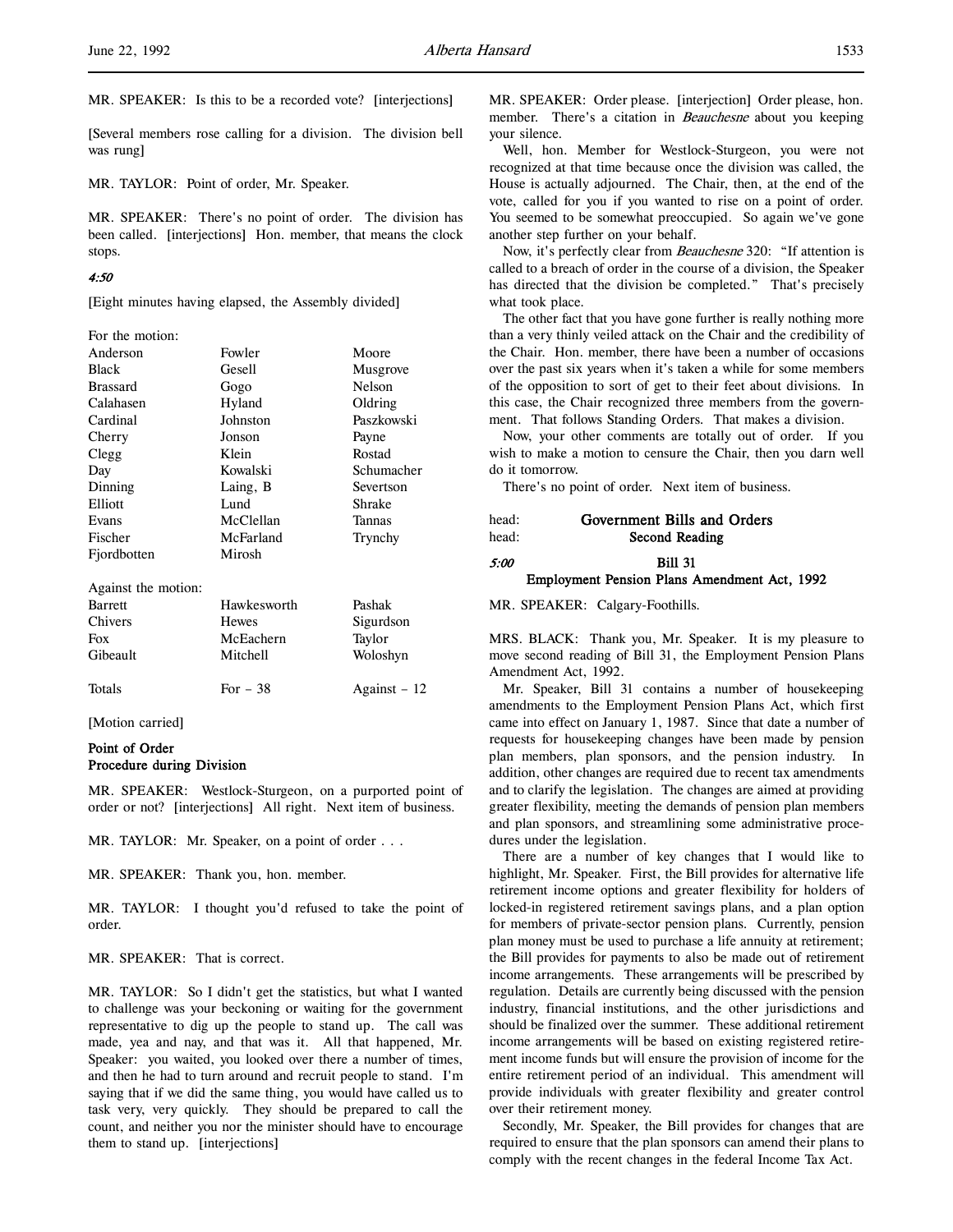Thirdly, Mr. Speaker, the Bill enhances the reciprocal agreements provisions of the legislation. Under existing reciprocal agreements a pension plan for a national plan sponsor is registered in the jurisdiction having the greatest number of active plan members. The jurisdiction of registration supervises the plan and applies each applicable jurisdiction's legislation to that jurisdiction's members. The legislation between the jurisdictions has many differences, which are of a major administrative and cost concern to plan sponsors and the industry. Compliance of these many differences is causing some plan sponsors to abandon their plans and other potentially new plan sponsors from entering into pension plan arrangements. The various jurisdictions are discussing a new reciprocal agreement that would permit a plan to be governed by the laws of the jurisdiction in which the plan is registered for all plan members irrespective of where they are employed in Canada. Such a new reciprocal agreement will assist the pension industry and should assist in preserving and encouraging pension plans. The changes will allow Alberta to enter into such a revised reciprocal agreement.

Fourthly, Mr. Speaker, the Bill provides for additional options for plans. Certain single-employer plans will be able to be administered by a board of trustees. Plans will be able to allow members to choose to suspend membership where flexible compensation arrangements are being put into place by an employer. Plans will have additional options in the treatment of certain aspects of preretirement survivor benefits. Multi-employer plans will have additional options, which will ease their administrative requirements.

Fifthly, plan members will have enhanced ability to review certain plan documents. Members of defined contribution plans will have full portability options upon retirement. Also, transfers of benefits will have to be completed within a prescribed period of time.

Finally, Mr. Speaker, the Bill provides for unremitted contributions to be deemed to be held in trust by an employer until they are actually deposited into the pension fund. This provision will be of particular assistance to multi-employer pension plans in collecting unremitted pension plan contributions so that they can be applied to the retirement income of affected plan members.

Mr. Speaker, I look forward to the comments on Bill 31 and recommend the support of the members.

Thank you very much.

MR. SPEAKER: Edmonton-Strathcona.

MR. CHIVERS: Thank you, Mr. Speaker. The Bill indeed does have many worthwhile and progressive features with respect to the employment pensions situation in Alberta. I might say at the outset that it's a shame that the government hasn't done as well in the public-sector area as they have in the private-sector area of pension legislation.

The Bill does introduce some much needed changes in the definitions provisions of the legislation. I do have some concerns with respect to some of the aspects of the Bill, however, with respect to surplus assets and the way in which they are handled with respect to some of the subtleties concerning defined benefit plans and defined contribution plans. The feature that the member sponsoring the Bill just spoke of, the reciprocity between jurisdictions, is indeed a much needed change to the Act. However, I think it would be worth while for the legislation to make a specific provision with respect to the registration requirement, as to what jurisdiction the legislation should be registered in. As the member pointed out, the present ad hoc way of determining that registration requirement is on the basis of plan membership in the

different jurisdictions, and it seems to me that would be something that could be included within the statute. I intend to be commenting on that in later proceedings in the Assembly.

With respect to the reporting requirements that the member spoke of, indeed there are some improvements in this area, but there are also some matters that cause me some concern. I'd be interested in knowing what the rationalization is with respect to the provision that the superintendent can exempt from the filing of valuation reports in certain circumstances. It's the provision dealing with valuation reports. My question is: what is the rationale for providing the superintendent with the ability to exempt from that requirement for tabling or filing of valuation reports? With respect to the examination of documents, there are indeed some changes there, but one of the changes to the Act is a change which removes the ability to examine documents, pension fund investment agreements. I'd be interested in knowing the rationale for removing from the scope of the Act the ability of members of the pension plan and their trade union representatives to examine pension fund investment agreements.

There are some changes with respect also to the transfer of surplus assets to an employer. It seems to me one of the principles of pensions should be that they should be regarded as what they are, which is deferred wages, and that there should be a clear-cut rule with respect to pension surpluses, and surpluses should not on any account or in any circumstances be remitted to the employer. Indeed, they are negotiated on that basis – pensions are established on that basis – and they do in fact represent deferred wages. Therefore, they should go to the people who have deferred their wages in order to obtain the benefits of a pension plan.

I have some concerns. I'd like perhaps some comments with respect to the provisions dealing with retroactive amendments. I can understand the need for amendments, but I am concerned about the implications of retroactivity, and this is another example of a Bill which permits unrestricted retroactive amendment of the plan, and of course that can undo in certain circumstances that which was provided initially in the plan. There are provisions with respect to suspension of membership and the implications of that for a pension plan. There are circumstances where indeed that is justified. However, it's an extremely tricky area, and I wonder if the Bill has provided adequate protection in that area.

# 5:10

The member sponsoring the Bill has spoken of the withheld contributions, as I call them; unremitted contributions, perhaps, is a better way of describing them. The Bill does not make any provision for payment of interest in respect of unremitted contributions to the pension plan. It's a good approach to the issue of unremitted contributions, but it seems to me it should also carry with it the requirement that there be interest paid on those unremitted contributions.

With respect to provisions dealing with windup, the Bill deals with termination by suspension of members. That is another area that's open to abuse. There doesn't seem to be any restrictions or limitations on the ability of an employer in effect to be able to jockey his position through the option of suspension of members, which ultimately can lead to the termination of the plan. In this area also, dealing with windup, there is the matter of partial terminations.

With respect to the matter of investments, the Bill provides that permissible investments are to be set out in the regulations. Generally speaking, I think that is not a wise course. It seems to me that the types of permissible investments with respect to pensions are well established. In most jurisdictions they appear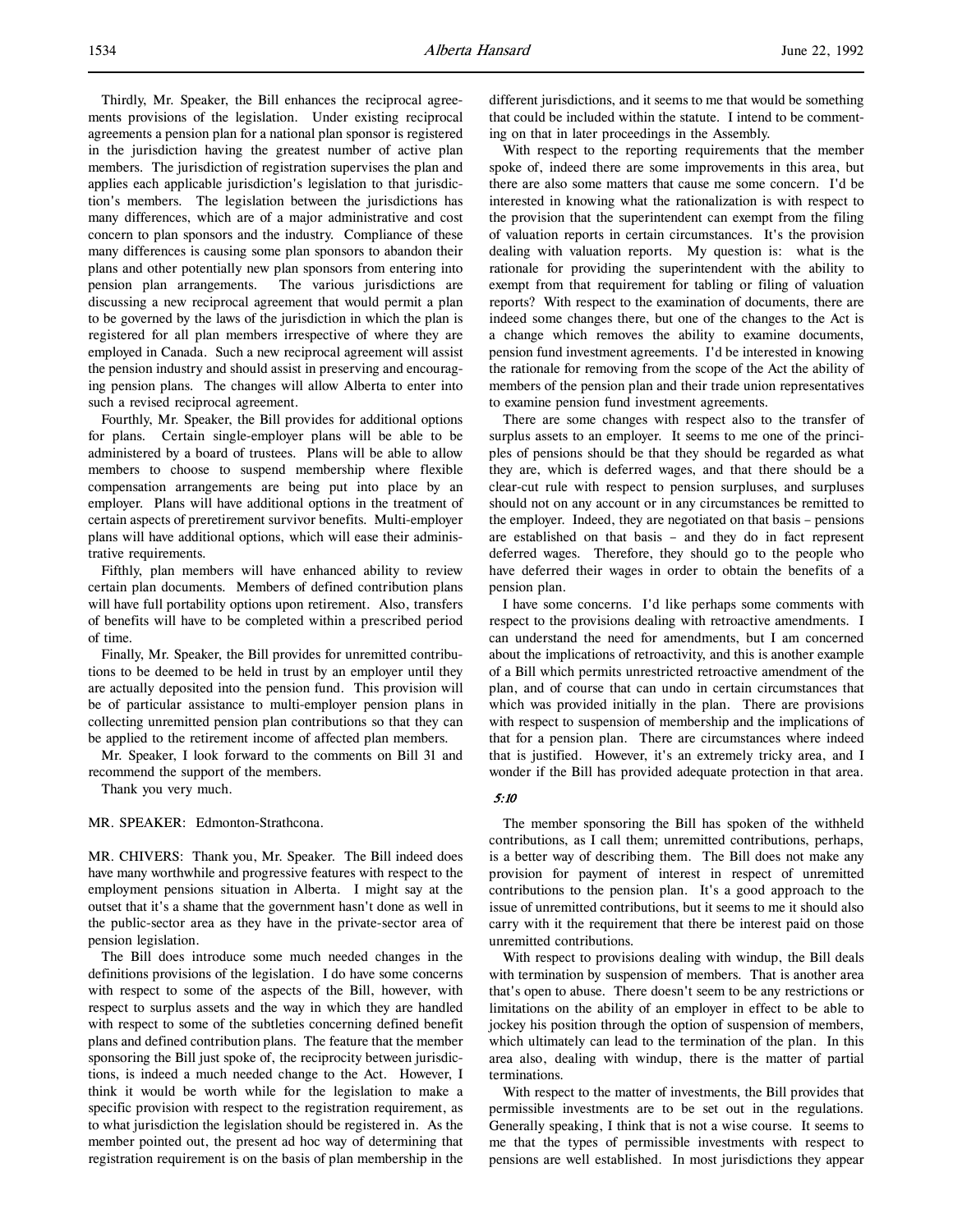in the legislation and not in the regulations. I anticipate the answer will be that the regulations are easier to amend, perhaps, and therefore there's some more flexibility. Of course, that is true, but by the same token, that creates the potential for illconsidered changes to investments in this area. This is an extremely important area, and it seems to me that only the safest of investments should be permissible investments for pension purposes. It would be wise to have the additional safeguard that these could not be changed except through a change to the statute.

There are, indeed, key changes in the Bill. It does provide additional flexibility with respect to the retirement options if a person's coming under the ambit or the scope of the Bill. It does provide for, as I've indicated earlier, some much needed reciprocity between jurisdictions. It does provide for an enhanced ability in some areas to review – with the exception of some of the areas that I've already indicated – documents in the plans, and it does make for some needed improvements. Generally speaking, I think the members of our caucus find favour with the provisions of this Bill, subject to some of the reservations I've indicated, and I would be interested in hearing comments with respect to those matters.

Thank you, Mr. Speaker.

MR. SPEAKER: Edmonton-Meadowlark.

MR. MITCHELL: Thank you, Mr. Speaker. I would like to establish that I and my caucus are generally in support of this Bill, that a review of it indicates it does provide a number of advantages, improvements over existing circumstances with respect to employment pension plan administration in this province. The only comment I would have to make beyond that addresses not so much what is in this Bill but something that is excluded. We are concerned that while pressure has mounted to improve pension plan administration with respect to settlements arising out of divorces, such provisions are not included in this Bill. In fact, this is an ongoing problem, where there are insufficient legislation requirements to govern the problem of dividing pension benefits at the time of divorce despite the fact that pension benefits will not be paid for as much as 20 or 30 years into the future. This Act seems like an opportunity to address this particular issue, to address it in a comprehensive way that would solve this problem. The member sponsoring will of course be aware that it is particularly to the disadvantage of a female spouse frequently when it comes to dividing up pension benefits. Clearly, this is an inconsistency and in fact a lack of fairness that this kind of Bill could address at this time. We are concerned and disappointed that in fact it doesn't, while being relatively pleased with what this Bill does do.

MR. SPEAKER: Calgary-Mountain View.

MR. HAWKESWORTH: Thank you, Mr. Speaker. Just a couple of brief comments to emphasize a few things raised by my colleague for Edmonton-Strathcona, and that is the transferring of surplus assets of a pension plan. As I read the Bill, one of the sections that's added is (4.1), which in essence simply allows an individual "to examine any provision of the plan that is or ever was in force." I was just going to emphasize – and if the member moving the Bill would like to sort of expand somewhat on this area – that we've been through some experiences in this province, and I know in some other provinces in the past as well. Funds were put into company pension plans, and as a result of the investments, they grew much more rapidly than the actuarial basis would have indicated, so surpluses were created in those plans.

Then a company came along and claimed those moneys as theirs, and basically there was nothing in the legislation to prevent them from doing that. As has already been pointed out, the plans are in place for the employees in terms of helping them with their retirement years. The contributions are made in good faith. It seems to me that if the plan performs better than anticipated, that is a benefit of the employees and ought to be treated as such.

Simply to require that the administrator allow a person to examine any provision of the plan doesn't seem to me to resolve the conflict that was created when employers in this province moved in and tried to put their hands on – did in fact put their hands on - those surpluses. It doesn't resolve the question, really, other than to reinforce the status quo. Now, if there's more to it than my comments would indicate in terms of providing greater powers to an employee receiving a benefit under a pension plan, I would welcome the member pointing that out to me. It seems to me it would be wrong to simply state that a plan – even if there is a surplus, there should be perhaps some process for helping the two sides resolve that, either through arbitration or mediation or something like that rather than simply allowing that status quo to carry on.

Now, if I'm misreading the Bill, I'm sure the member will point that out to me, but it seems to me this provision is one I've been hoping to see amended for some time, and I would like to see some stronger commitment to preserving the integrity of pension plans once contributions have been made.

### 5:20

MR. SPEAKER: Additional? Summation, Calgary-Foothills.

MRS. BLACK: Thank you very much, Mr. Speaker. I want to thank the hon. members for their valuable and very well researched comments. I think that changes were necessary to be made, and I appreciate the comments they have made. I will get into a more detailed discussion and a response in committee when we next address the Bill. That's all I have to say at this time. Thanks.

[Motion carried; Bill 31 read a second time]

# Bill 39 Alberta Corporate Tax Amendment Act, 1992

[Adjourned debate June 19: Ms Barrett]

SOME HON. MEMBERS: Question.

MR. SPEAKER: There's a call for the question. Thank you. The hon. Provincial Treasurer earlier had moved second reading of Bill 39, Alberta Corporate Tax Amendment Act, 1992 . . . No? Wrong Bill?

MR. HAWKESWORTH: Sorry, Mr. Speaker. I wanted to make a few comments on Bill 39.

MR. SPEAKER: Well, the Chair really has a problem with it. I'm sorry, hon. member. I called the question.

What's the will of the House? All those in favour of allowing the member to make comments on this Bill?

SOME HON. MEMBERS: Agreed.

MR. SPEAKER: Opposed?